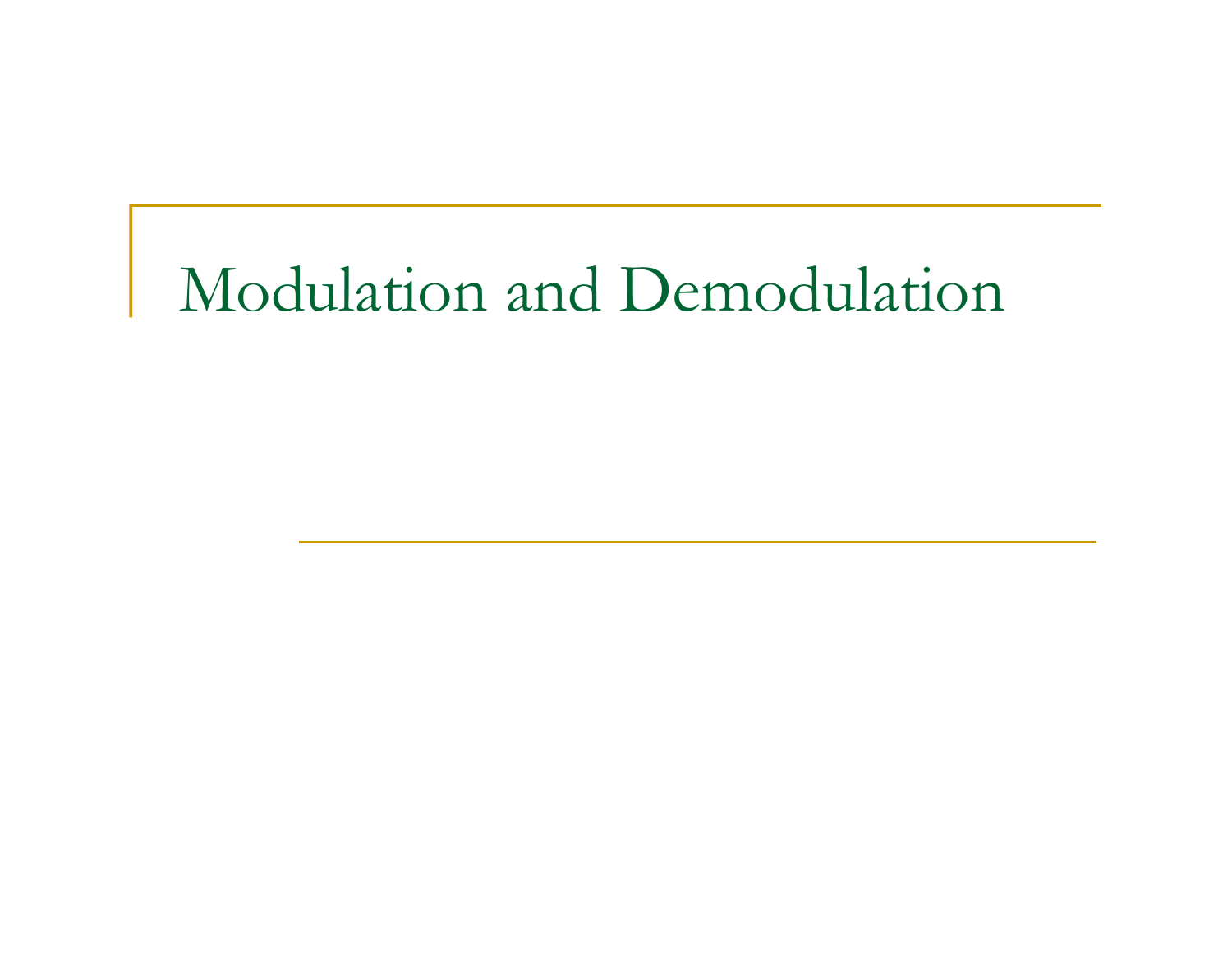#### Channel sharing

■ Suppose we have TWO CARRIERS that are orthogongal to one another…then we can separate the effects of these two carrriers…

T. Whoa….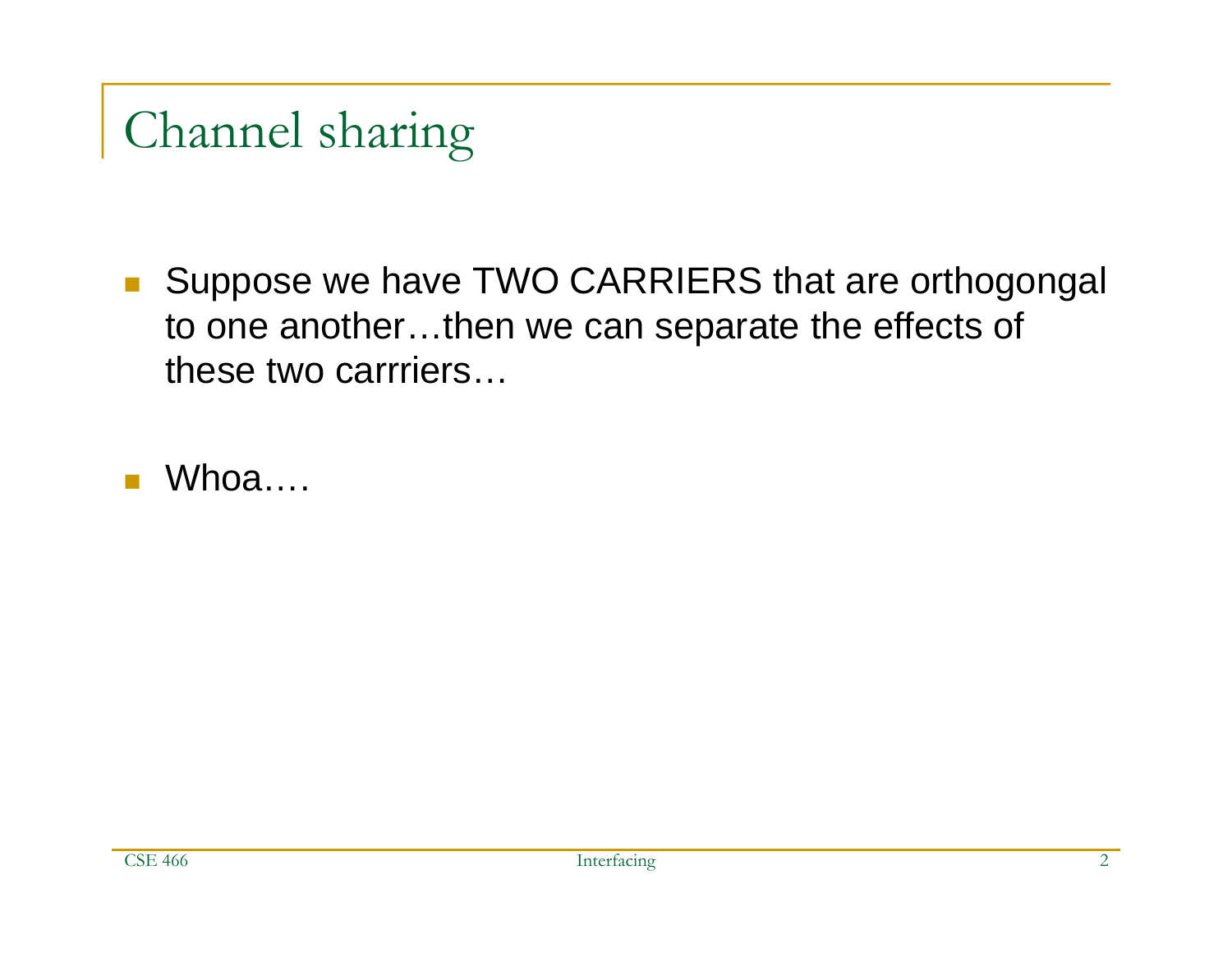#### Vectors and modulation



Vectors: **bold blue**Scalars: not

S'pose m and n are orthogonal unit vectors. Then inner products (dot products) are < **<sup>m</sup>**,**m**>=1 < **<sup>n</sup>**,**n**>=1 < **m**,**n**>=< **<sup>n</sup>**,**m**>=0

Can interpret inner product as projection of vector 1 ("**v1**") onto vector 2 ("**v2**")…in other words, inner product of **v1** and **v2** tells us "how much of vector 1 is there in the direction of vector 2."

If a channel lets me send 2 orthogonal vectors through it, then I can send two independent messages. Say I need to send two numbers, a and b…I can send a **m**+b **n** through the channel. At the receive side I get a **m**+b **n**

Now I project onto m and onto n to get back the numbers:

<a **m**+b **n**, **m**>=<a **<sup>m</sup>**,**m**> + <b **<sup>n</sup>**, **m**>=a+0=a

<a **m**+b **n**, **n**>=<a **<sup>m</sup>**,**n**> + <b **<sup>n</sup>**, **n**>=0+b=b

The initial multiplication is modulation; the projection to separate the signals is demodulation. Each channel sharing scheme  $\leftrightarrow$  a set of basis vectors. In single-channel e-field sensing, the "carrier" we transmit is **<sup>m</sup>**, the sensed value is <u>a,</u> and the noise is **n**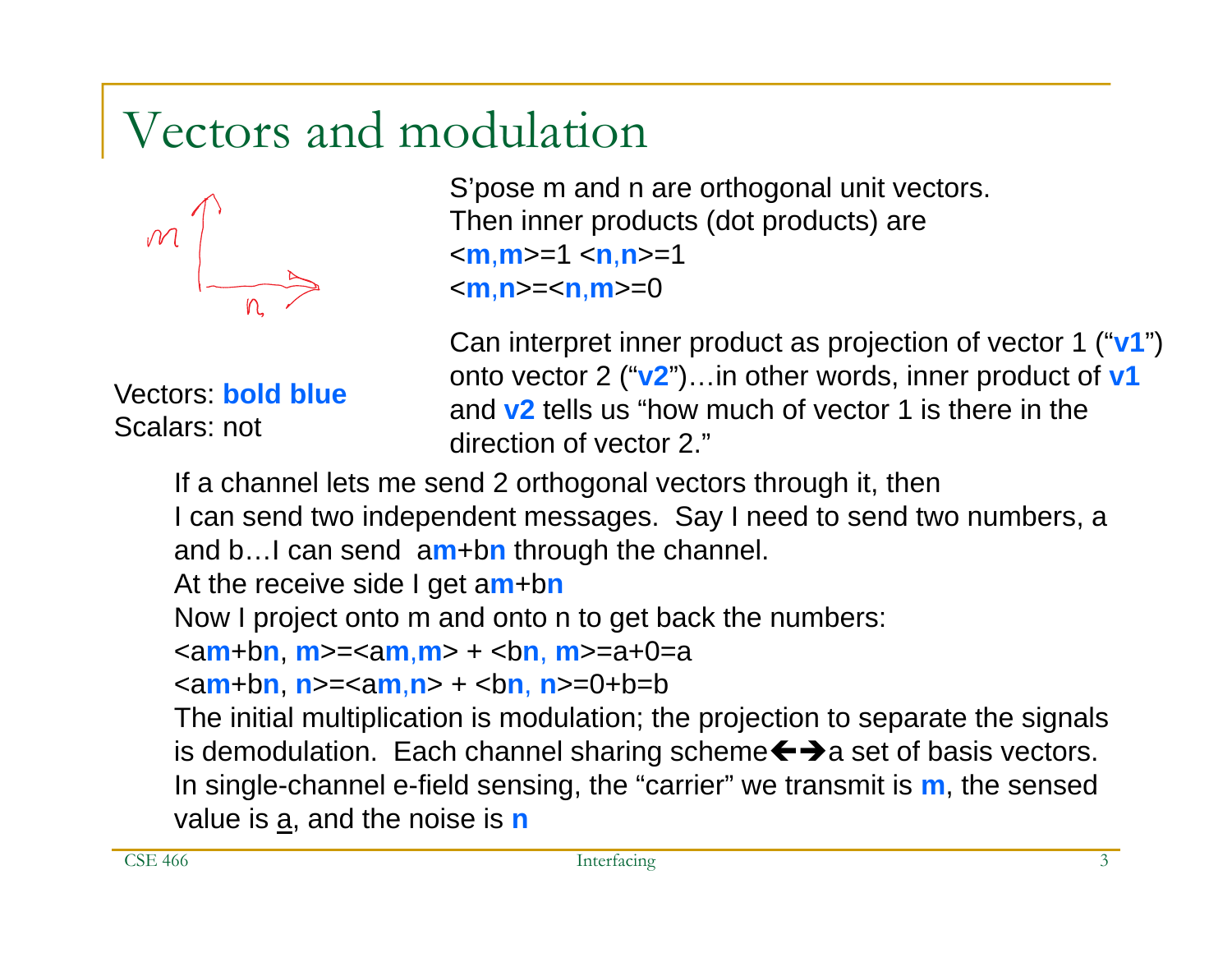### Physical set up for multiplexed sensing



We can measure multiple sense channels simultaneously, sharing 1 RCV electrode, amp, and ADC!

Choice of TX wave forms determines multiplexing method:

- $\bullet$ TDMA --- Time division: TXs take turns
- •FDMA --- Frequency division: TXs use different frequencies
- •CDMA ---- Code division: TXs use different coded waveforms

*In all cases, what makes it work is ~orthogonality of the TX waveforms!*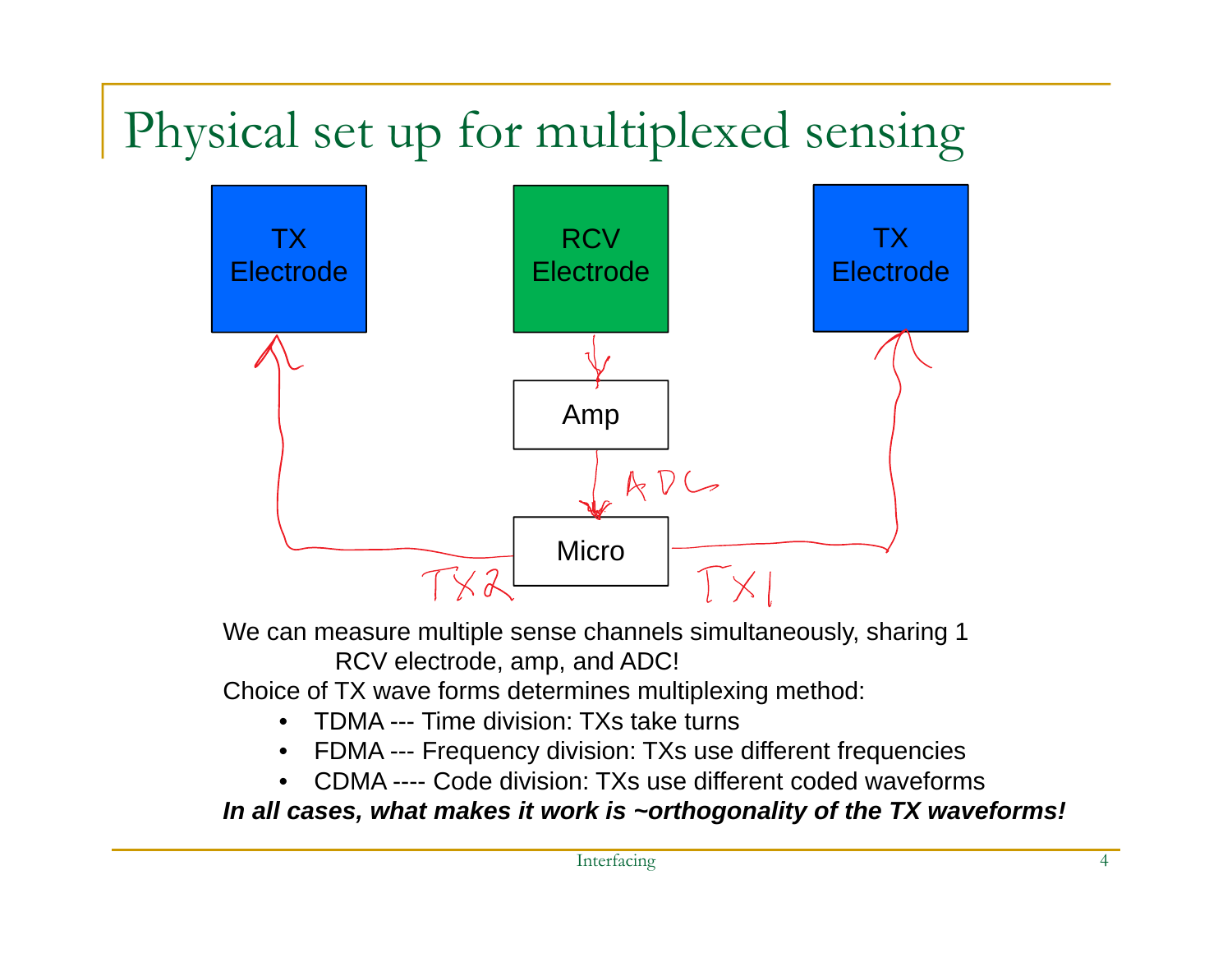#### Single channel sensing / communication

*acc = <C, ADC>*

*if < C,C > = 1*

Where  $C$  is the carrier vector and  $ADC$  is the vector of samples. Let's write out ADC:

*ADC = hC* Where h (hand) is sensed value and *hC* means scalar *h x* vector *C Acc= <C,hC> = h <C,C> = h*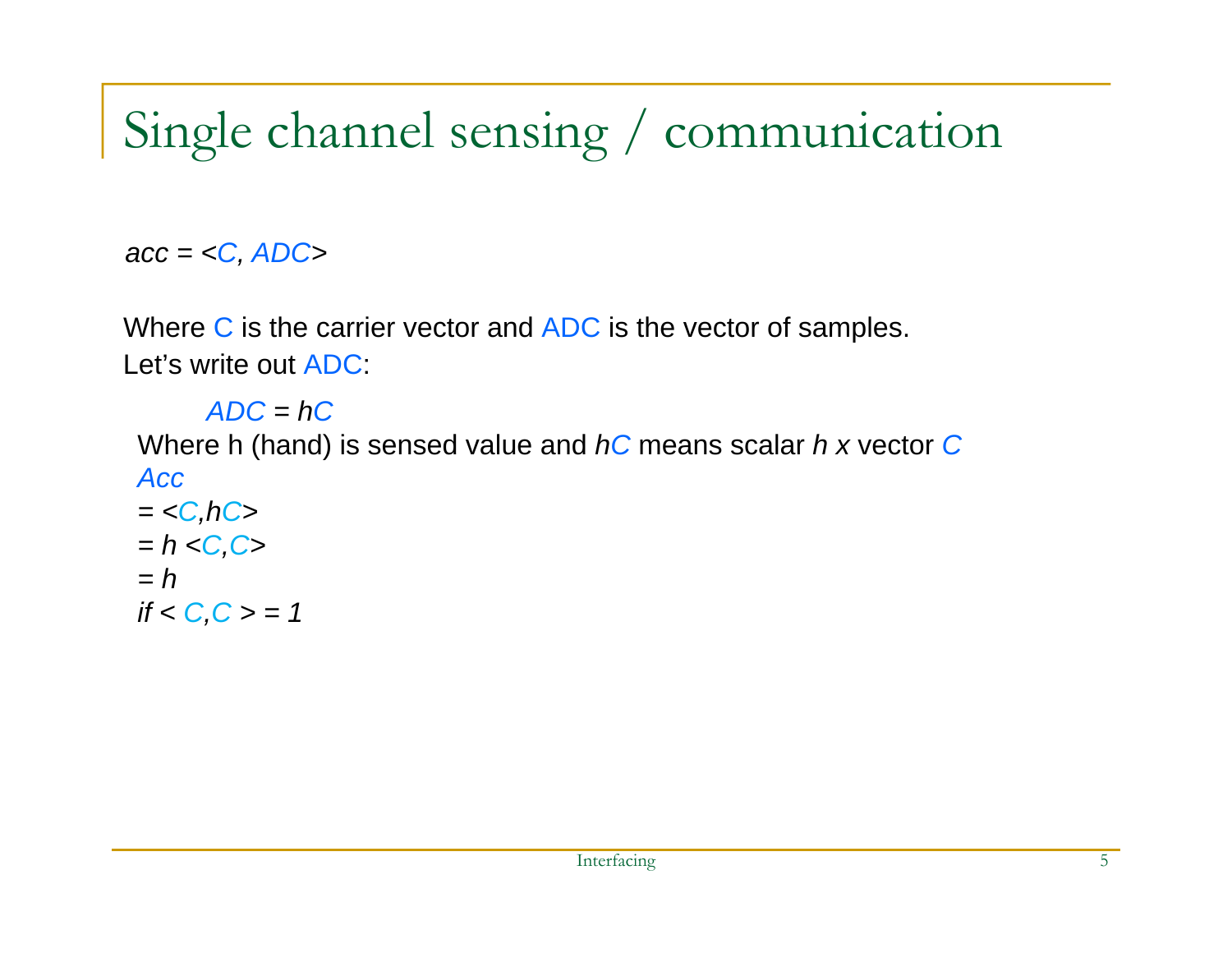#### Multi-access sensing / communication

Suppose we have two carriers, *C1* and *C2* And suppose they are orthogonal, so that  $\langle C^1, C^2 \rangle = 0$ The received signal is

*ADC = h1C1+h2C2*

Let's demodulate with  $C^1$ :

```
acc=<C1, ADC >
=< C1, h1C1+h2C2 >
=< C1, h1C1> + <C1,h2C2 >
=h1< C1, C1> + h2<C1,C2 >
= h1
If < C1, C1> = 1 and < C1, C2> = 0
```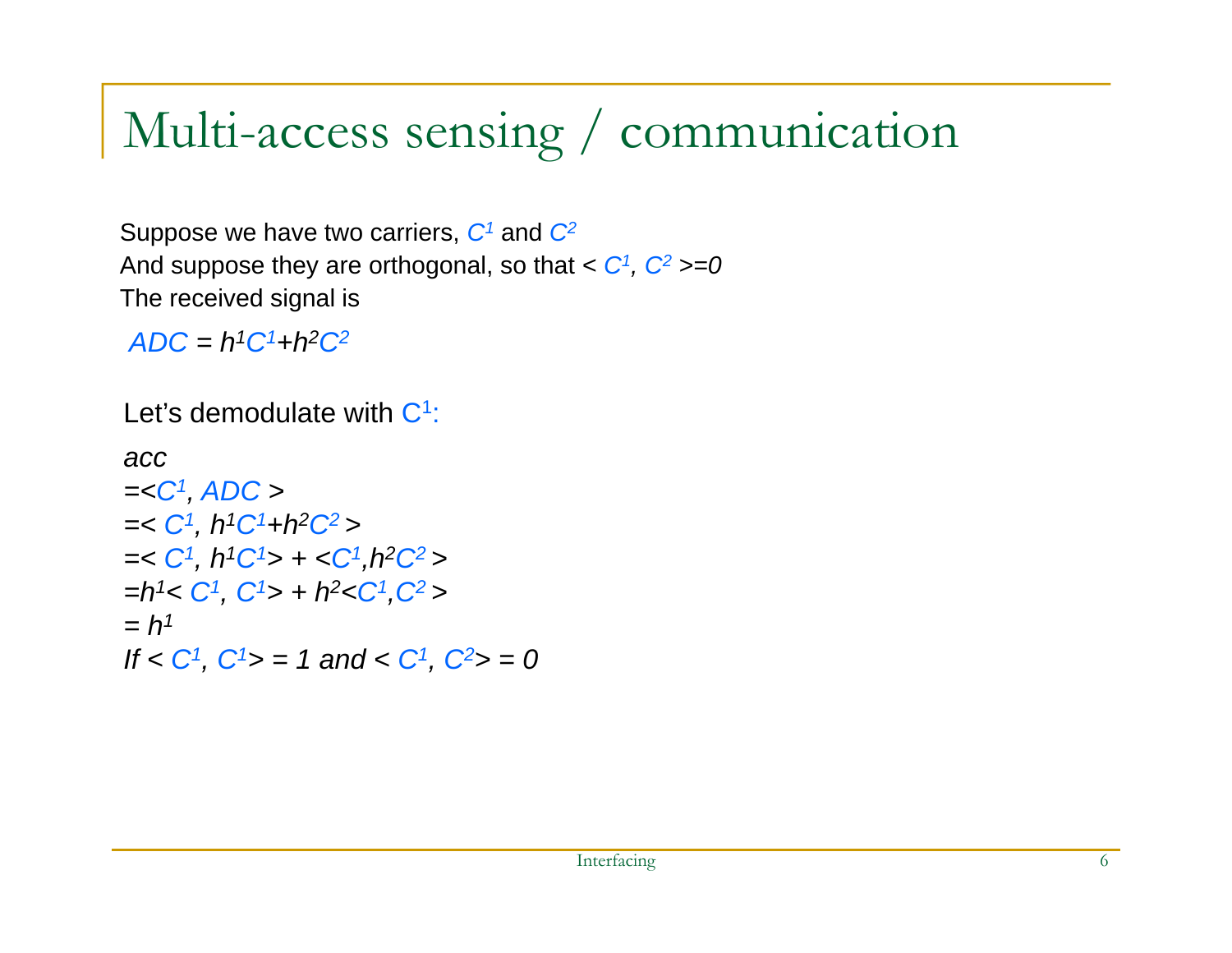### TDMA

Abstract view



 $\langle C^1, 2C^1 + 7C^2 \rangle =$  $\langle C^1, .2C^1 \rangle + \langle C^1, .7C^2 \rangle =$ .2  $<$ C<sup>1</sup>, C<sup>1</sup> $>$  + 0

Horizontal axis: time Vertical axis: amplitude (arbitrary units)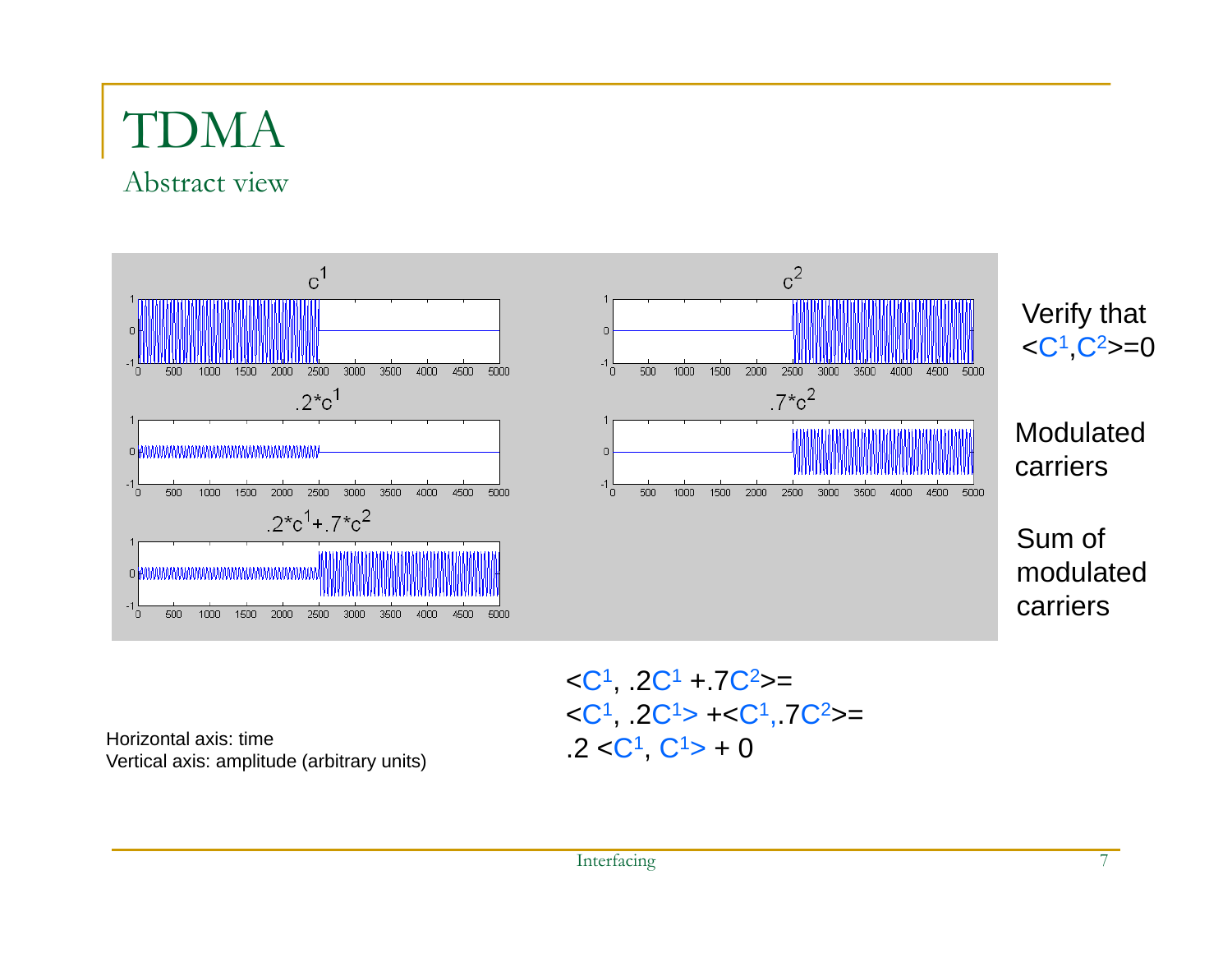#### FDMA

Abstract view



Horizontal axis: timeVertical axis: amplitude (arbitrary units)

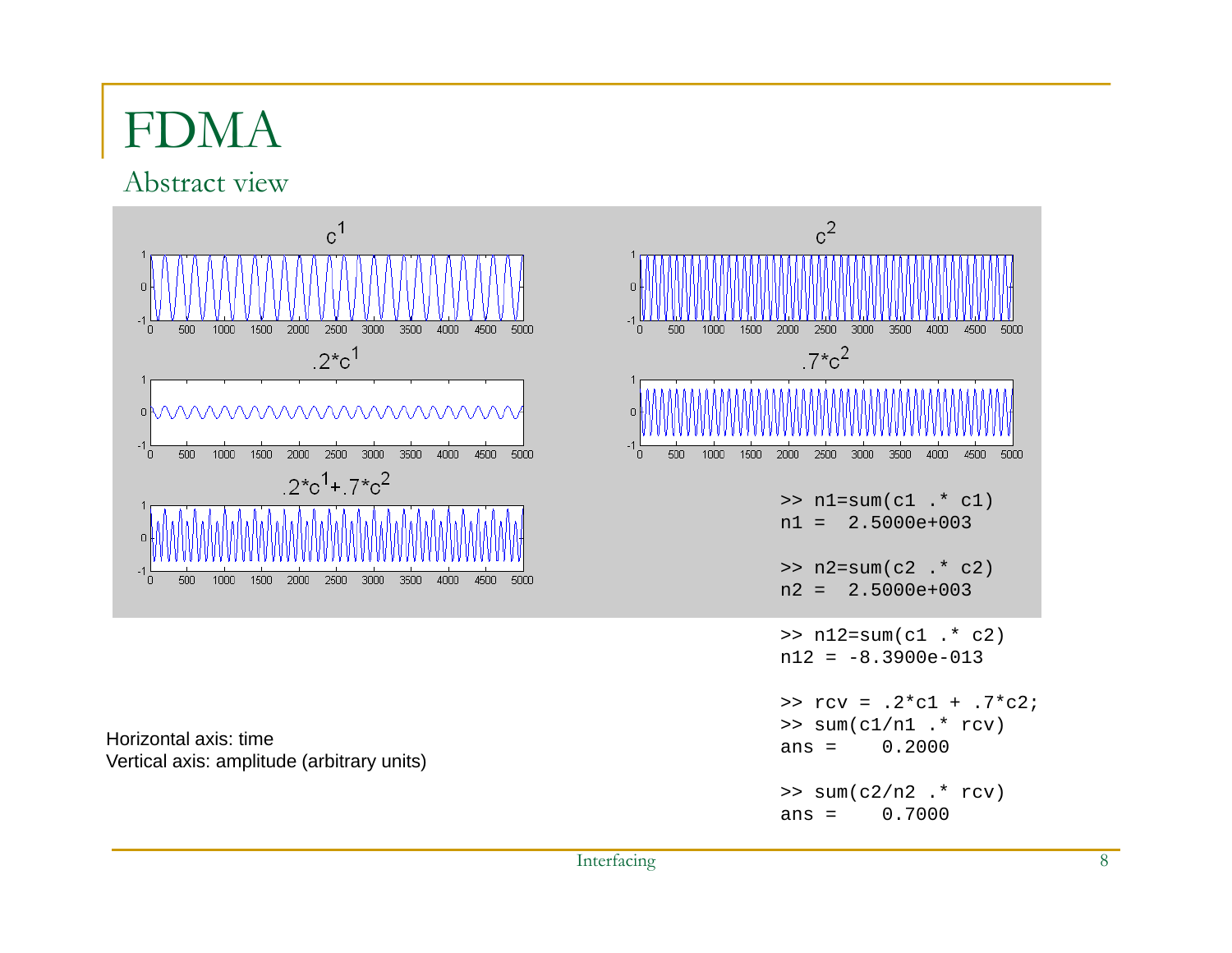#### CDMA

S'pose we pick random carriers:  $c1 = 2*(rand(1,500) > 0.5) - 1$ ;



Horizontal axis: timeVertical axis: amplitude (arbitrary units)

Note: Random carriers here consist of 500 rand values repeated 10 times each for better display

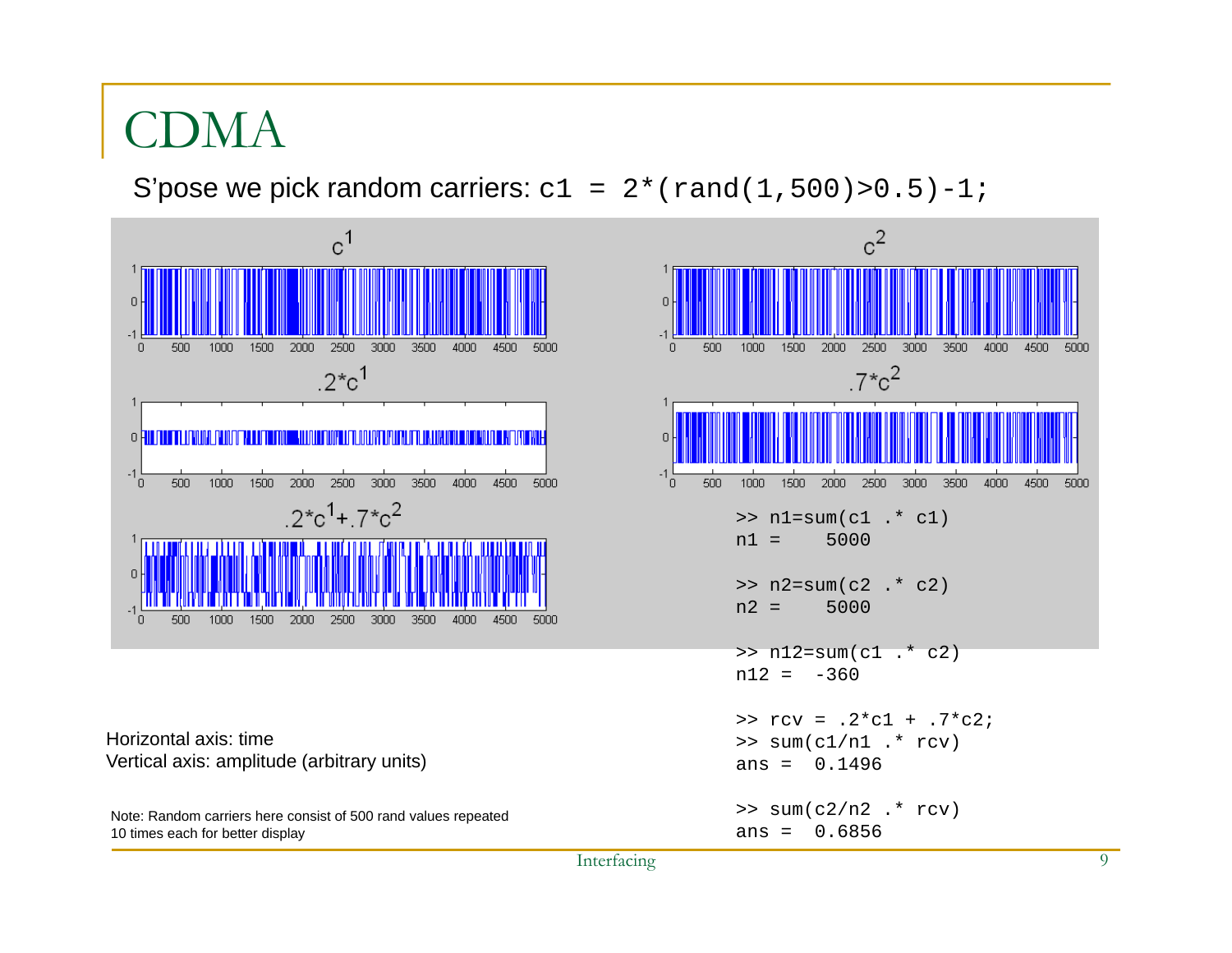#### LFSRs (Linear Feedback Shift Registers)

The right way to generate pseudo-random carriers for CDMA

- $\mathbb{R}^3$  A simple pseudo-random number generator
	- $\Box$ Pick a start state, iterate
- $\blacksquare$  Maximum Length LFSR visits all states before repeating
	- $\Box$  Based on primitive polynomial…iterating LFSR equivalent to multiplying by generator for group
	- $\Box$ Can analytically compute auto-correlation
- $\mathbf{r}$  This form of LFSR is easy to compute in HW (but not as nice in SW)
	- ❏ Extra credit: there is another form that is more efficient in SW
- m. Totally uniform auto-correlation



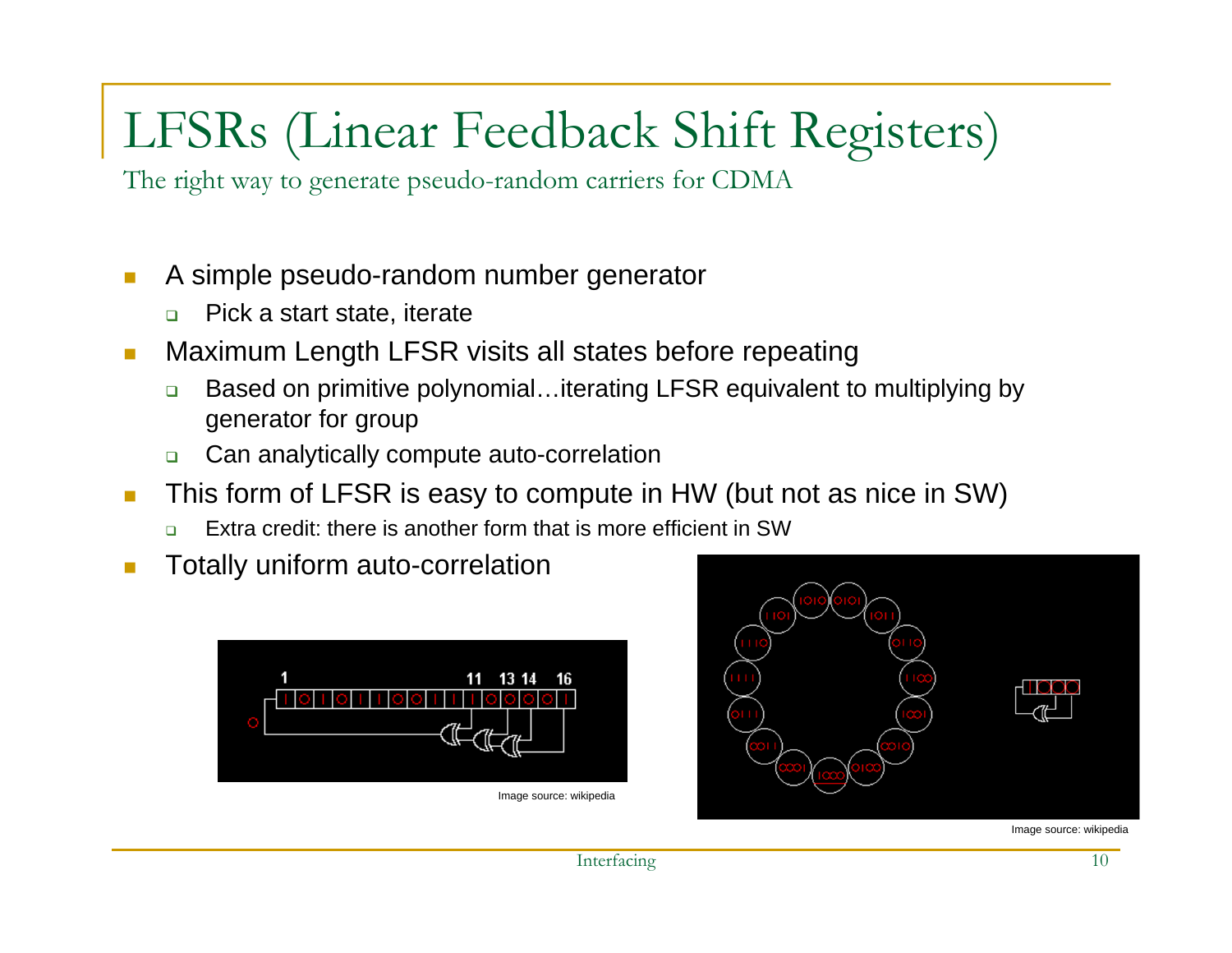#### LFSR TX

```
8 bit LFSR with taps at 3,4,5,7 (counting from 0). Known to be maximal.
for (k=0; k<3; k++) \{ // k indexes the 4 LFSRs
    low=0;if(lfsr[k]&8) // tap at bit 3
      low++; // each addition performs XOR on low bit of low
    if(lfsr[k]&16) // tap at bit 4
      low++;if(lfsr[k]&32) // tap at bit 5
      low++;if(lfsr[k]&128) // tap at bit 7
      low++;low&=1; // keep only the low bit
    lfsr[k]<<=1; // shift register up to make room for new bit
    lfsr[k]&=255; // only want to use 8 bits (or make sure lfsr is 8 bit var)
    lfsr[k]|=low; // OR new bit in
}
OUTPUT_BIT(TX0,lfsr[0]&1); // Transmit according to LFSR states
OUTPUT_BIT(TX1,lfsr[1]&1); 
OUTPUT BIT(TX2, lfsr[2]&1);
OUTPUT_BIT(TX3,lfsr[3]&1);
```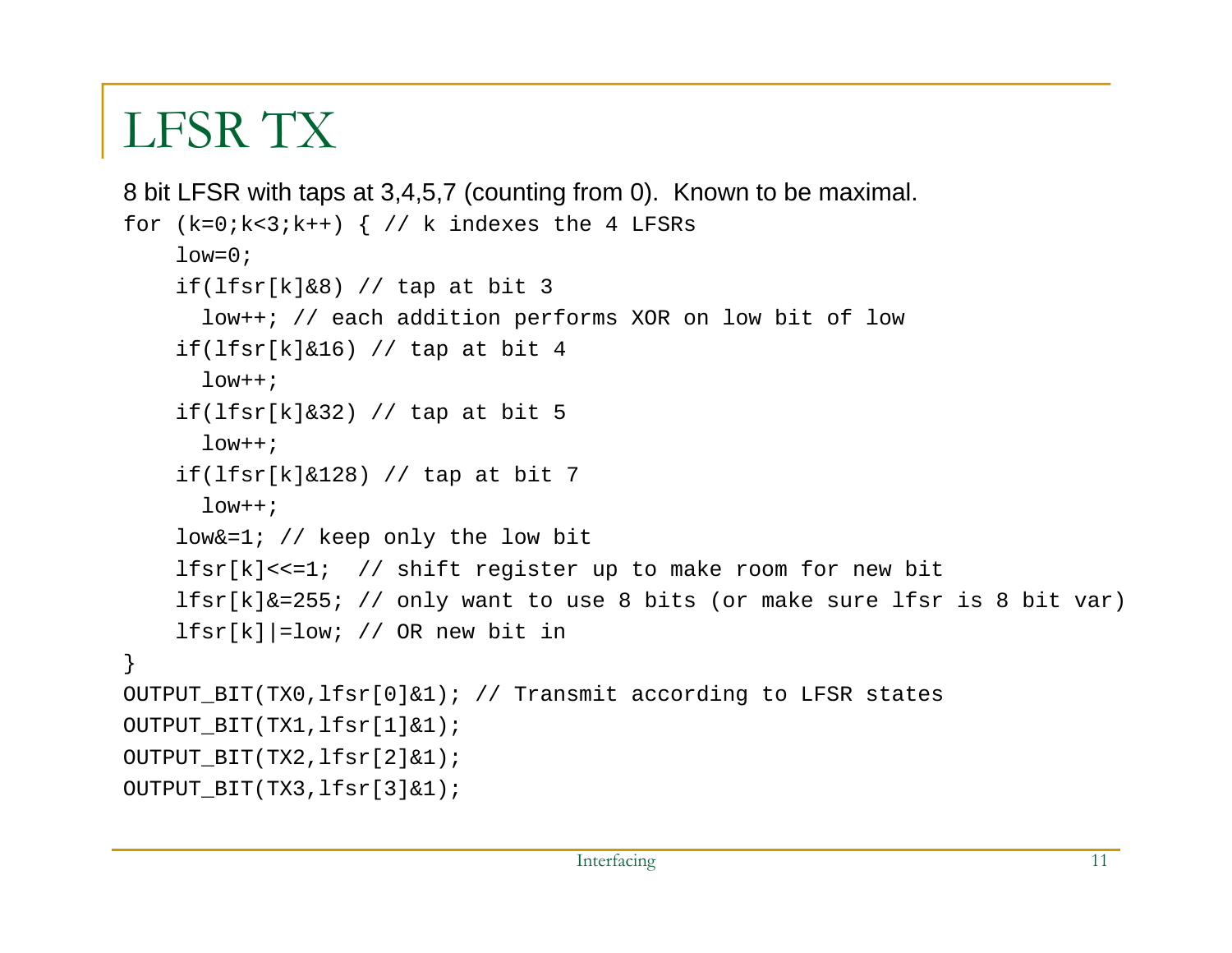#### LFSR demodulation

```
meas=READ_ADC(); // get sample…same sample will be processed in different ways
for(k=0;k<3;k++) {
    if(lfsr[k]&1) // check LFSR state
      \text{accum}[k] +=meas; // make sure accum is a 16 bit variable!
    else\texttt{accum[k]}=\texttt{meas};}
```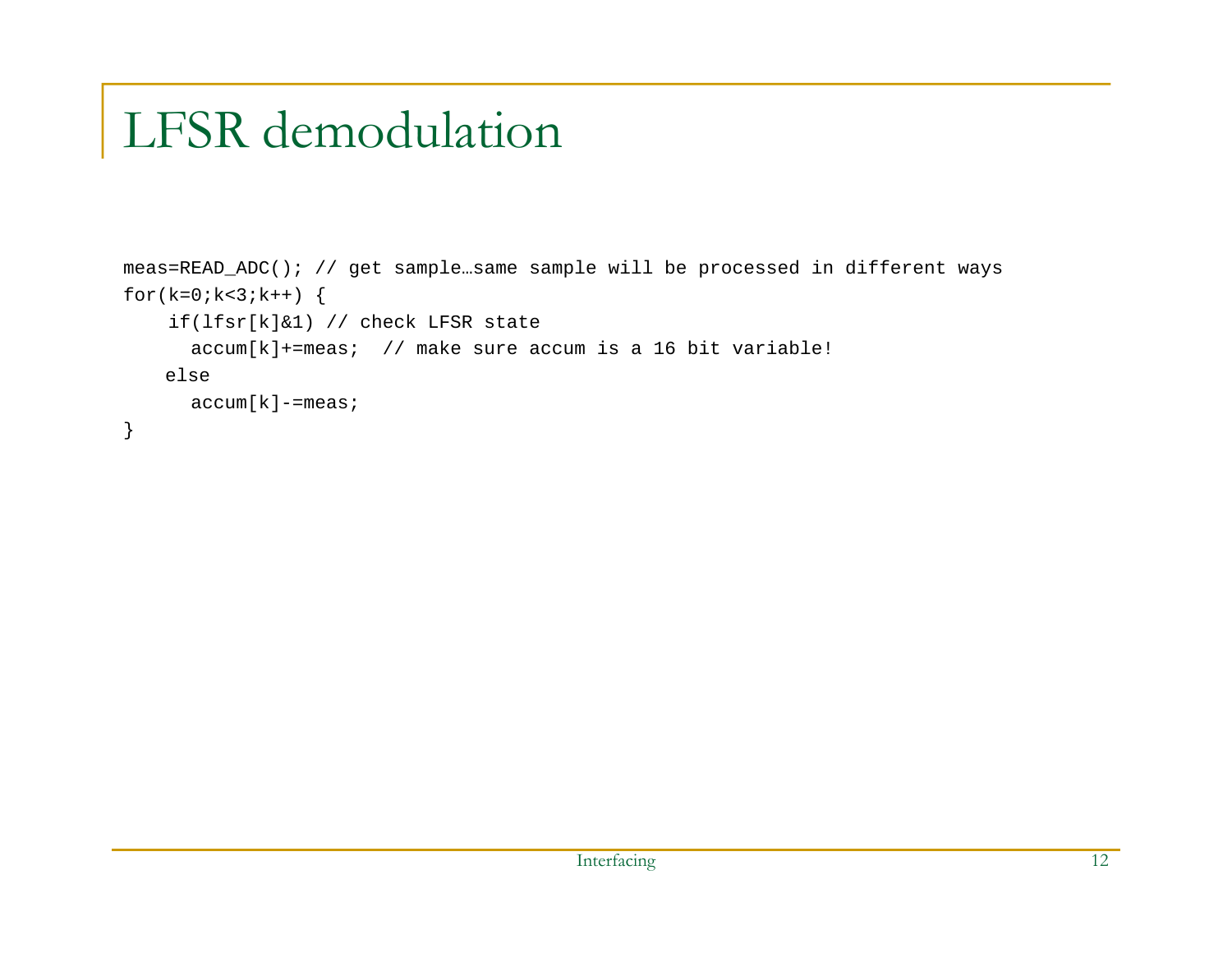#### LFSR state sequence

>> lfsr1(1:255)

| ans            | $=$ |              |     |     |     |     |     |     |     |                |     |     |     |
|----------------|-----|--------------|-----|-----|-----|-----|-----|-----|-----|----------------|-----|-----|-----|
| $\overline{2}$ | 4   | 8            | 17  | 35  | 71  | 142 | 28  | 56  | 113 | 226            | 196 | 137 | 18  |
| 37             | 75  | 151          | 46  | 92  | 184 | 112 | 224 | 192 | 129 | $\overline{3}$ | 6   | 12  | 25  |
| 50             | 100 | 201          | 146 | 36  | 73  | 147 | 38  | 77  | 155 | 55             | 110 | 220 | 185 |
| 114            | 228 | 200          | 144 | 32  | 65  | 130 | 5   | 10  | 21  | 43             | 86  | 173 | 91  |
| 182            | 109 | 218          | 181 | 107 | 214 | 172 | 89  | 178 | 101 | 203            | 150 | 44  | 88  |
| 176            | 97  | 195          | 135 | 15  | 31  | 62  | 125 | 251 | 246 | 237            | 219 | 183 | 111 |
| 222            | 189 | 122          | 245 | 235 | 215 | 174 | 93  | 186 | 116 | 232            | 209 | 162 | 68  |
| 136            | 16  | 33           | 67  | 134 | 13  | 27  | 54  | 108 | 216 | 177            | 99  | 199 | 143 |
| 30             | 60  | 121          | 243 | 231 | 206 | 156 | 57  | 115 | 230 | 204            | 152 | 49  | 98  |
| 197            | 139 | 22           | 45  | 90  | 180 | 105 | 210 | 164 | 72  | 145            | 34  | 69  | 138 |
| 20             | 41  | 82           | 165 | 74  | 149 | 42  | 84  | 169 | 83  | 167            | 78  | 157 | 59  |
| 119            | 238 | 221          | 187 | 118 | 236 | 217 | 179 | 103 | 207 | 158            | 61  | 123 | 247 |
| 239            | 223 | 191          | 126 | 253 | 250 | 244 | 233 | 211 | 166 | 76             | 153 | 51  | 102 |
| 205            | 154 | 53           | 106 | 212 | 168 | 81  | 163 | 70  | 140 | 24             | 48  | 96  | 193 |
| 131            | 7   | 14           | 29  | 58  | 117 | 234 | 213 | 170 | 85  | 171            | 87  | 175 | 95  |
| 190            | 124 | 249          | 242 | 229 | 202 | 148 | 40  | 80  | 161 | 66             | 132 | 9   | 19  |
| 39             | 79  | 159          | 63  | 127 | 255 | 254 | 252 | 248 | 240 | 225            | 194 | 133 | 11  |
| 23             | 47  | 94           | 188 | 120 | 241 | 227 | 198 | 141 | 26  | 52             | 104 | 208 | 160 |
| 64             | 128 | $\mathbf{1}$ |     |     |     |     |     |     |     |                |     |     |     |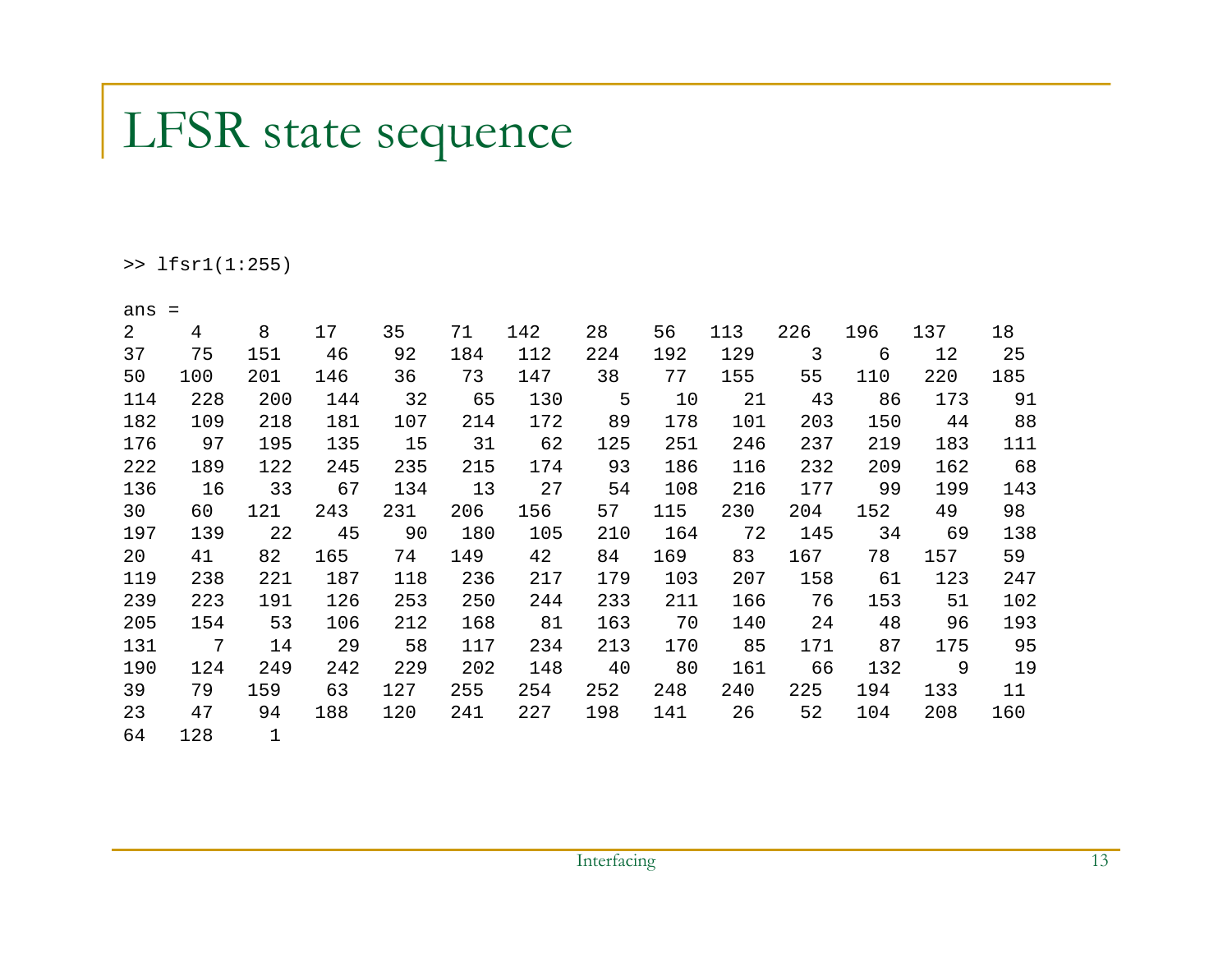#### LFSR output

>>  $c1(1:255)$  (EVEN LFSR STATE  $\rightarrow$  -1, ODD LFSR STATE $\rightarrow$  +1)

| ans          |              |              |              |              |              |              |              |              |              |              |              |              |              |
|--------------|--------------|--------------|--------------|--------------|--------------|--------------|--------------|--------------|--------------|--------------|--------------|--------------|--------------|
| $-1$         | $-1$         | $-1$         | 1            | 1            | 1            | $-1$         | $-1$         | $-1$         | 1            | $-1$         | $-1$         | $\mathbf 1$  | $-1$         |
| $\mathbf{1}$ | $\mathbf{1}$ | $\mathbf{1}$ | $-1$         | $-1$         | $-1$         | $-1$         | $-1$         | $-1$         | 1            | $\mathbf{1}$ | $-1$         | $-1$         |              |
| $-1$         | $-1$         | $\mathbf 1$  | $-1$         | $-1$         | $\mathbf 1$  | $\mathbf{1}$ | $-1$         | $1\,$        | 1            | $\mathbf 1$  | $-1$         | $-1$         | 1            |
| $-1$         | $-1$         | $-1$         | $-1$         | $-1$         | $\mathbf 1$  | $-1$         | $\mathbf 1$  | $-1$         | 1            | $\mathbf 1$  | $-1$         | $\mathbf 1$  | $\mathbf 1$  |
| $-1$         | $\mathbf 1$  | $-1$         | $\mathbf 1$  | $\mathbf 1$  | $-1$         | $-1$         | $\mathbf{1}$ | $-1$         | $\mathbf 1$  | $\mathbf 1$  | $-1$         | $-1$         | $-1$         |
| $-1$         | $\mathbf 1$  | $\mathbf{1}$ | $\mathbf 1$  | $\mathbf 1$  | $\mathbf{1}$ | $-1$         | $\mathbf 1$  | $1\,$        | $-1$         | $\mathbf 1$  | $\mathbf 1$  | $1\,$        | $\mathbf 1$  |
| $-1$         | $\mathbf{1}$ | $-1$         | $\mathbf 1$  | $1\,$        | $\mathbf{1}$ | $-1$         | $\mathbf 1$  | $-1$         | $-1$         | $-1$         | $\mathbf{1}$ | $-1$         | $-1$         |
| $-1$         | $-1$         | $\mathbf{1}$ | $\mathbf 1$  | $-1$         | $\mathbf{1}$ | $\mathbf{1}$ | $-1$         | $-1$         | $-1$         | $\mathbf{1}$ | $\mathbf{1}$ | $\mathbf{1}$ | $\mathbf{1}$ |
| $-1$         | $-1$         | $\mathbf{1}$ | $\mathbf 1$  | $\mathbf{1}$ | $-1$         | $-1$         | $\mathbf{1}$ | $\mathbf{1}$ | $-1$         | $-1$         | $-1$         | $\mathbf{1}$ | $-1$         |
| $\mathbf 1$  | $\mathbf{1}$ | $-1$         | $\mathbf 1$  | $^{\rm -1}$  | $-1$         | $\mathbf{1}$ | $-1$         | $-1$         | $-1$         | $\mathbf{1}$ | $-1$         | $\mathbf 1$  | $-1$         |
| $-1$         | $\mathbf{1}$ | $-1$         | $\mathbf{1}$ | $-1$         | $\mathbf{1}$ | $-1$         | $-1$         | $1\,$        | $\mathbf{1}$ | $\mathbf{1}$ | $-1$         | $\mathbf 1$  | $\mathbf{1}$ |
| $\mathbf 1$  | $-1$         | $\mathbf{1}$ | $\mathbf{1}$ | $-1$         | $-1$         | $\mathbf{1}$ | $\mathbf{1}$ | $\mathbf 1$  | $\mathbf{1}$ | $-1$         | $\mathbf{1}$ | $\mathbf{1}$ | 1            |
| 1            | $\mathbf{1}$ | $\mathbf 1$  | $-1$         | $\mathbf{1}$ | $-1$         | $-1$         | $\mathbf{1}$ | $\mathbf{1}$ | $-1$         | $-1$         | $\mathbf 1$  | $\mathbf{1}$ | $-1$         |
| $\mathbf 1$  | $-1$         | $\mathbf{1}$ | $-1$         | $-1$         | $-1$         | $\mathbf{1}$ | $\mathbf{1}$ | $-1$         | $-1$         | $-1$         | $-1$         | $-1$         | 1            |
| $\mathbf 1$  | $\mathbf{1}$ | $-1$         | $\mathbf{1}$ | $-1$         | $\mathbf{1}$ | $-1$         | $\mathbf 1$  | $-1$         | $\mathbf{1}$ | $\mathbf{1}$ | $1\,$        | $\mathbf 1$  | 1            |
| $-1$         | $-1$         | $\mathbf 1$  | $-1$         | $\mathbf{1}$ | $-1$         | $-1$         | $-1$         | $-1$         | $\mathbf{1}$ | $-1$         | $-1$         | 1            | 1            |
| 1            | $\mathbf{1}$ | $\mathbf{1}$ | $1\,$        | $\mathbf 1$  | $\mathbf 1$  | $-1$         | $-1$         | $-1$         | $-1$         | $\mathbf{1}$ | $-1$         | $\mathbf 1$  | $\mathbf 1$  |
|              | $\mathbf{1}$ | $-1$         | $-1$         | $-1$         | $\mathbf{1}$ | $\mathbf{1}$ | $-1$         | $\mathbf{1}$ | $-1$         | $-1$         | $-1$         | $-1$         | $-1$         |
|              | $-1$         |              |              |              |              |              |              |              |              |              |              |              |              |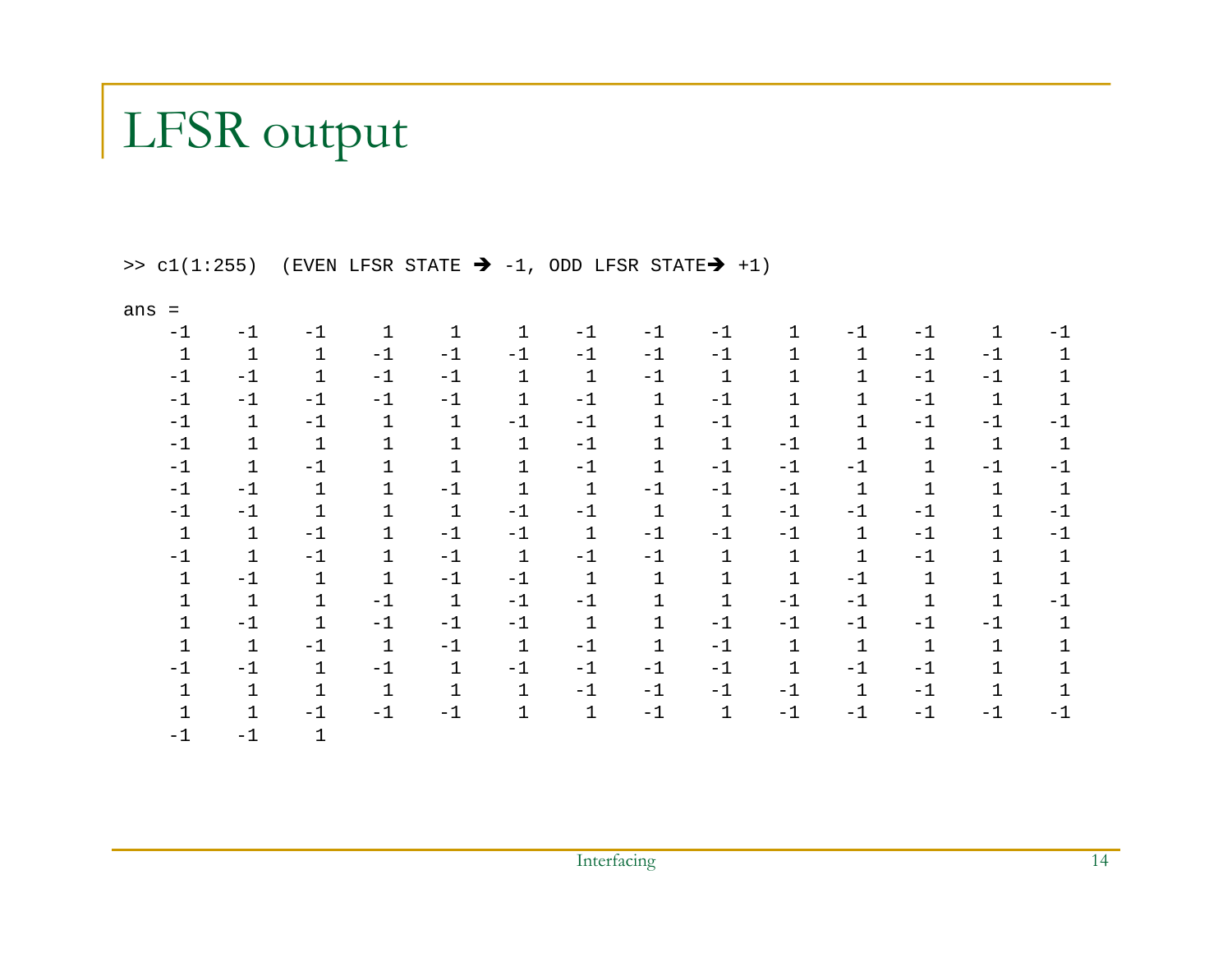CDMA by LFSR





 Note: CDMA carriers here consist of 500 pseudorandom values repeated 10 times each for better display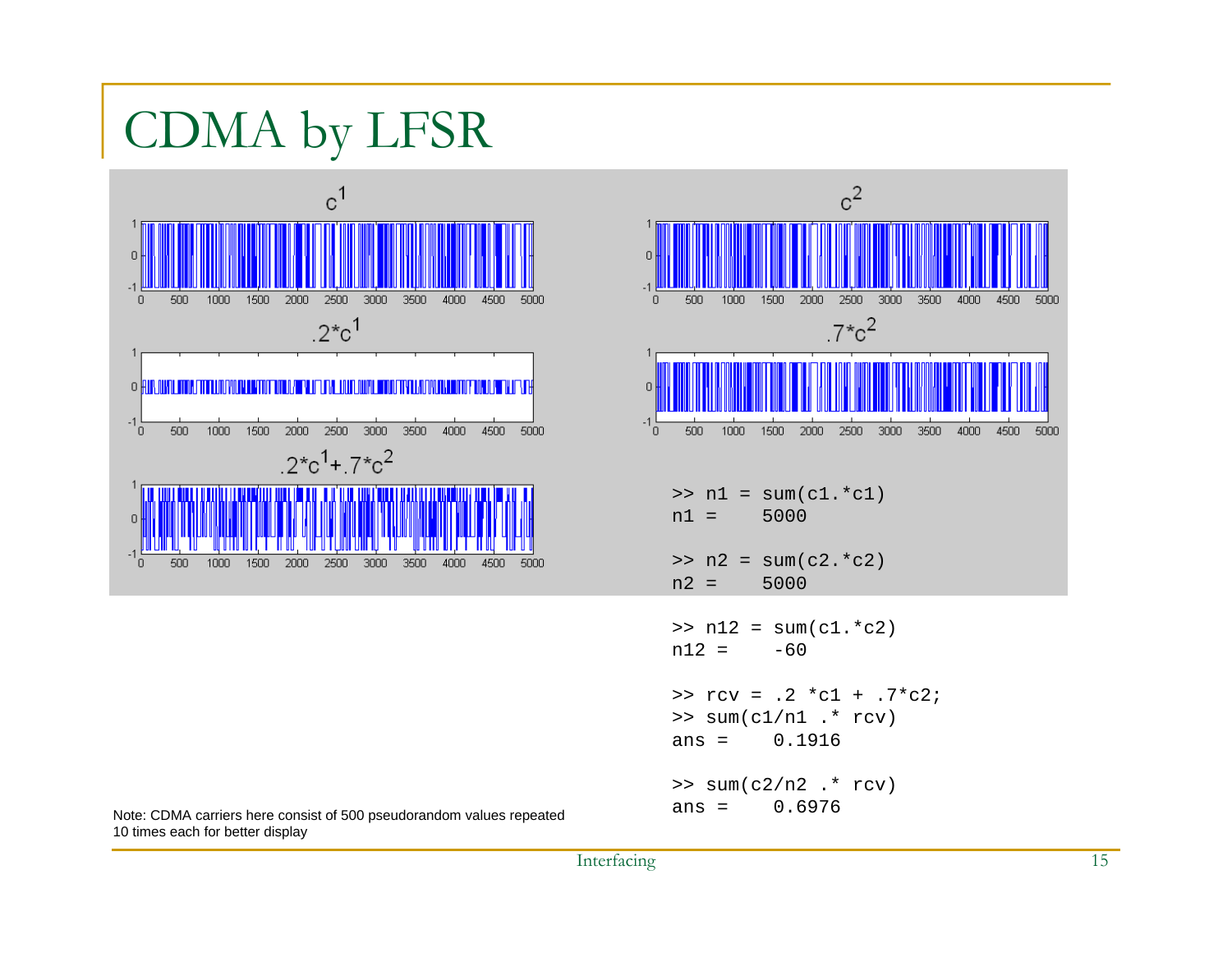#### Autocorrelation of pseudo-random (non-LFSR) sequence of length 255

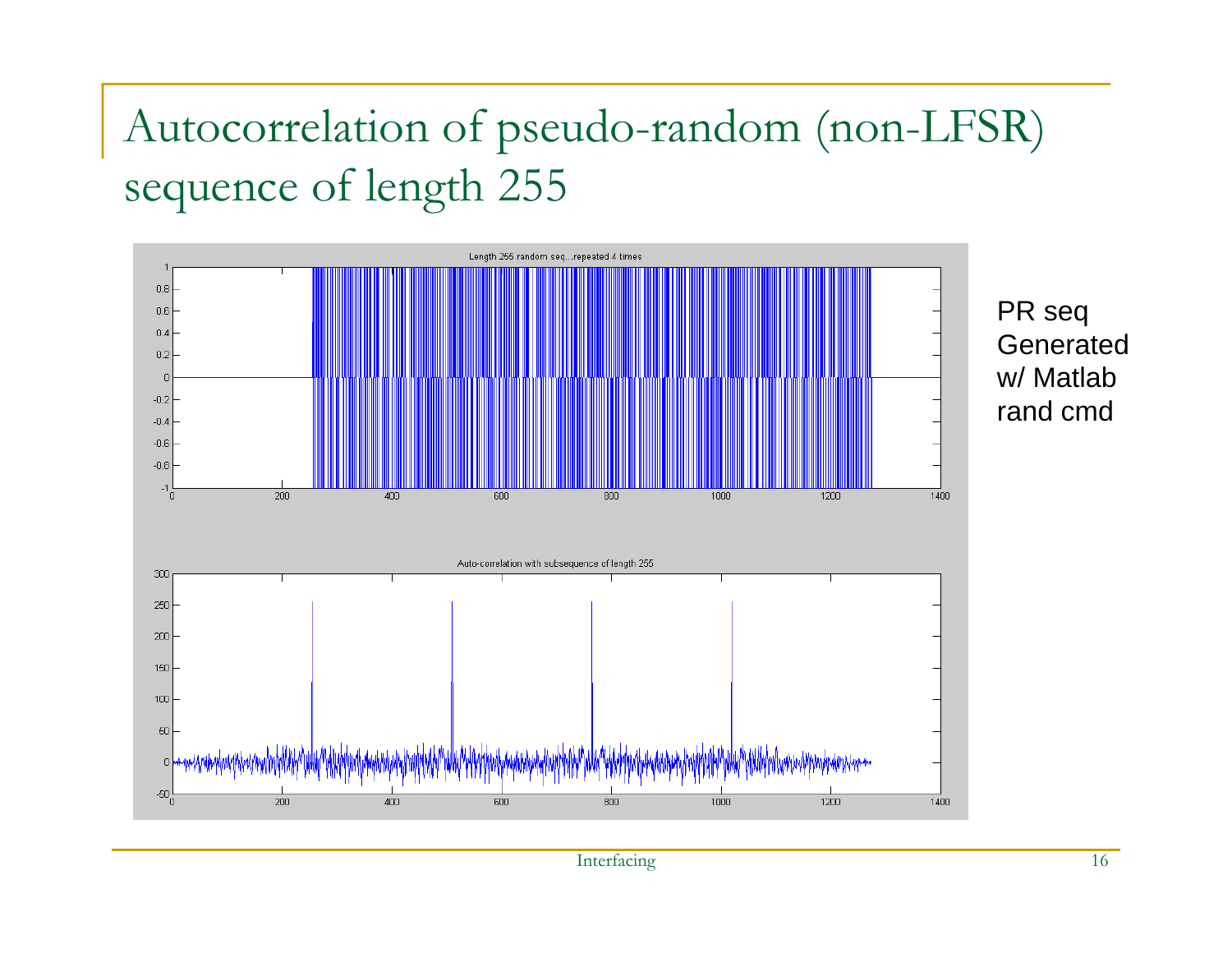#### Autocorrelation (full length 255 seq)

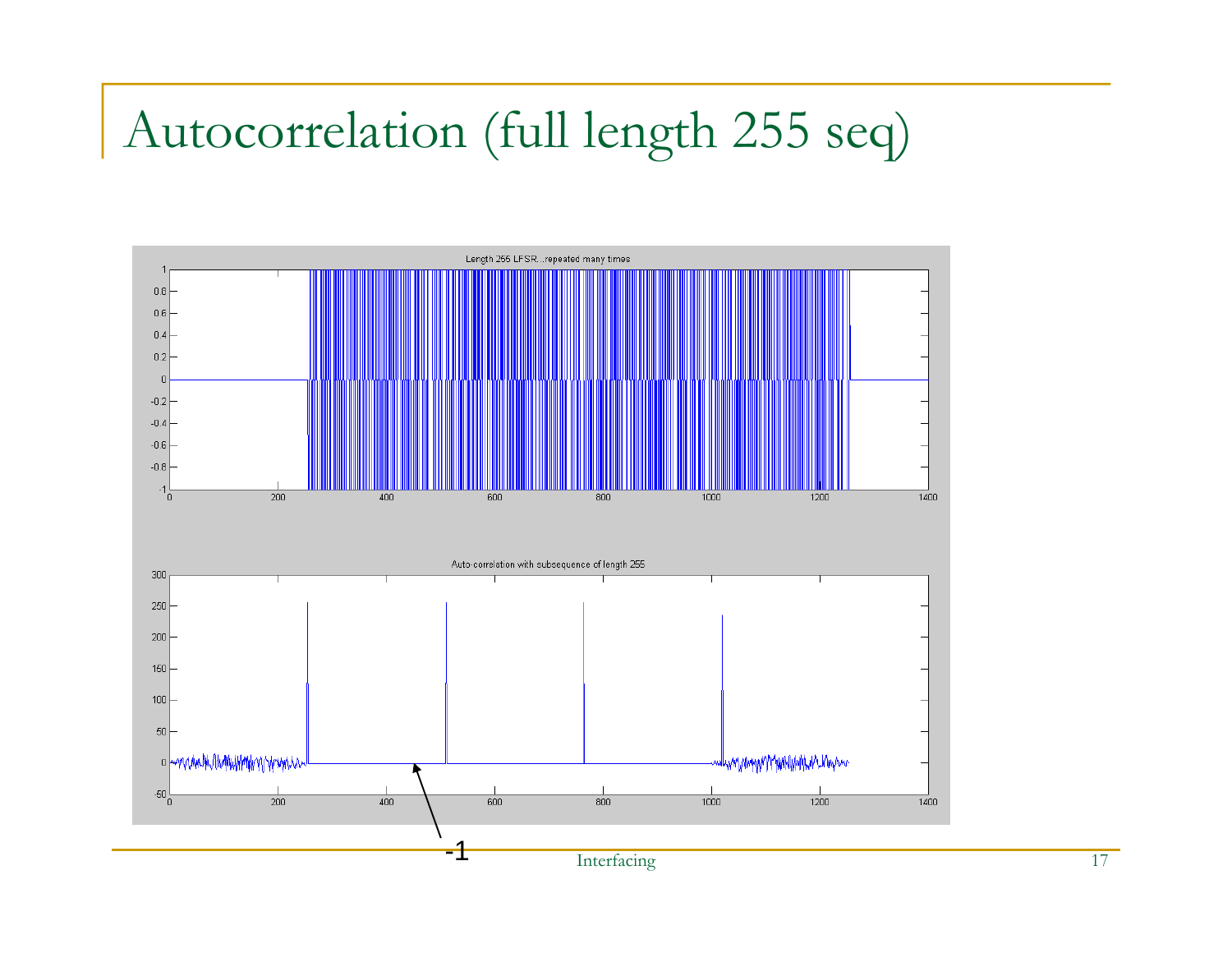#### End of lecture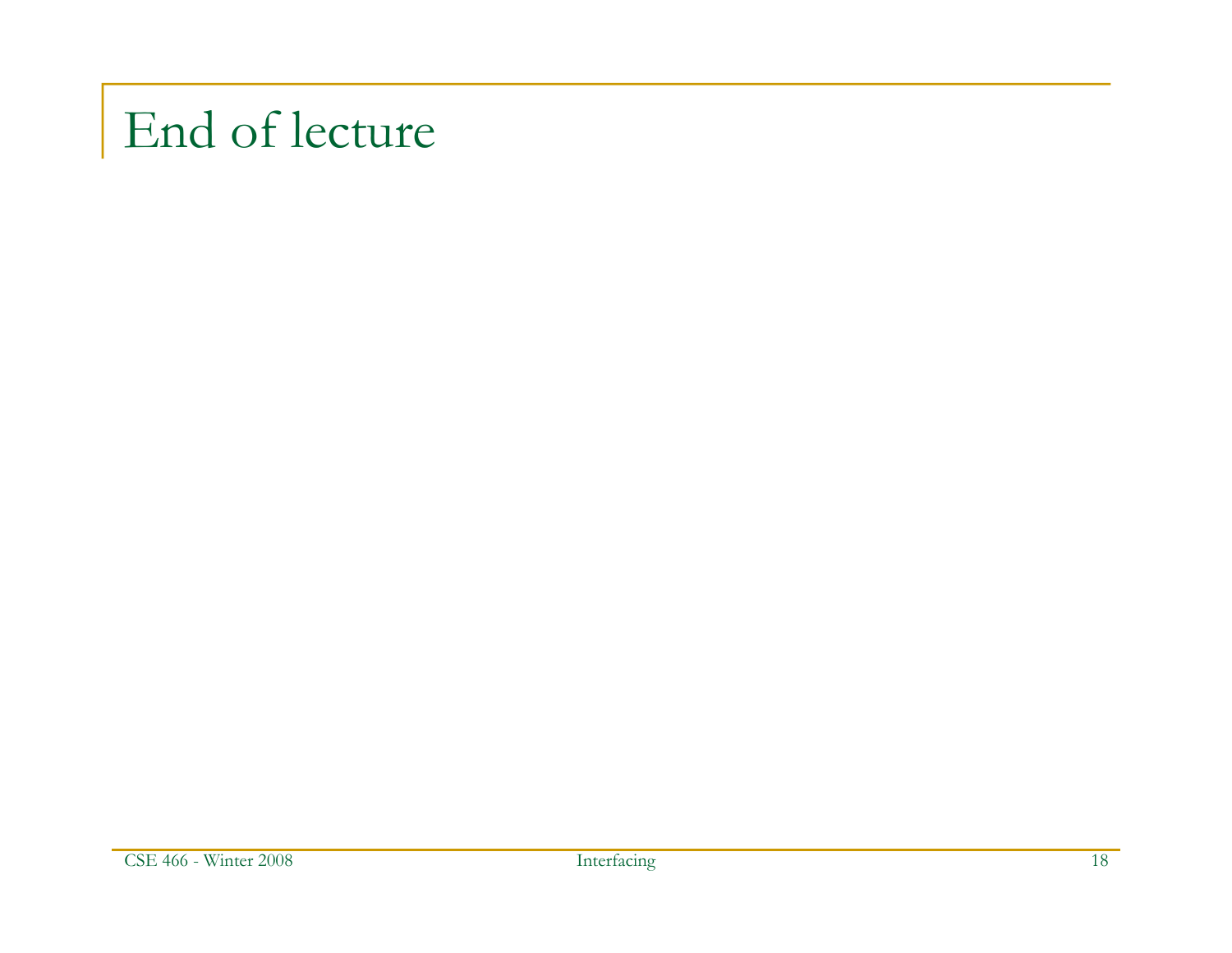#### Autocorrelation (length 254 sub-seq)

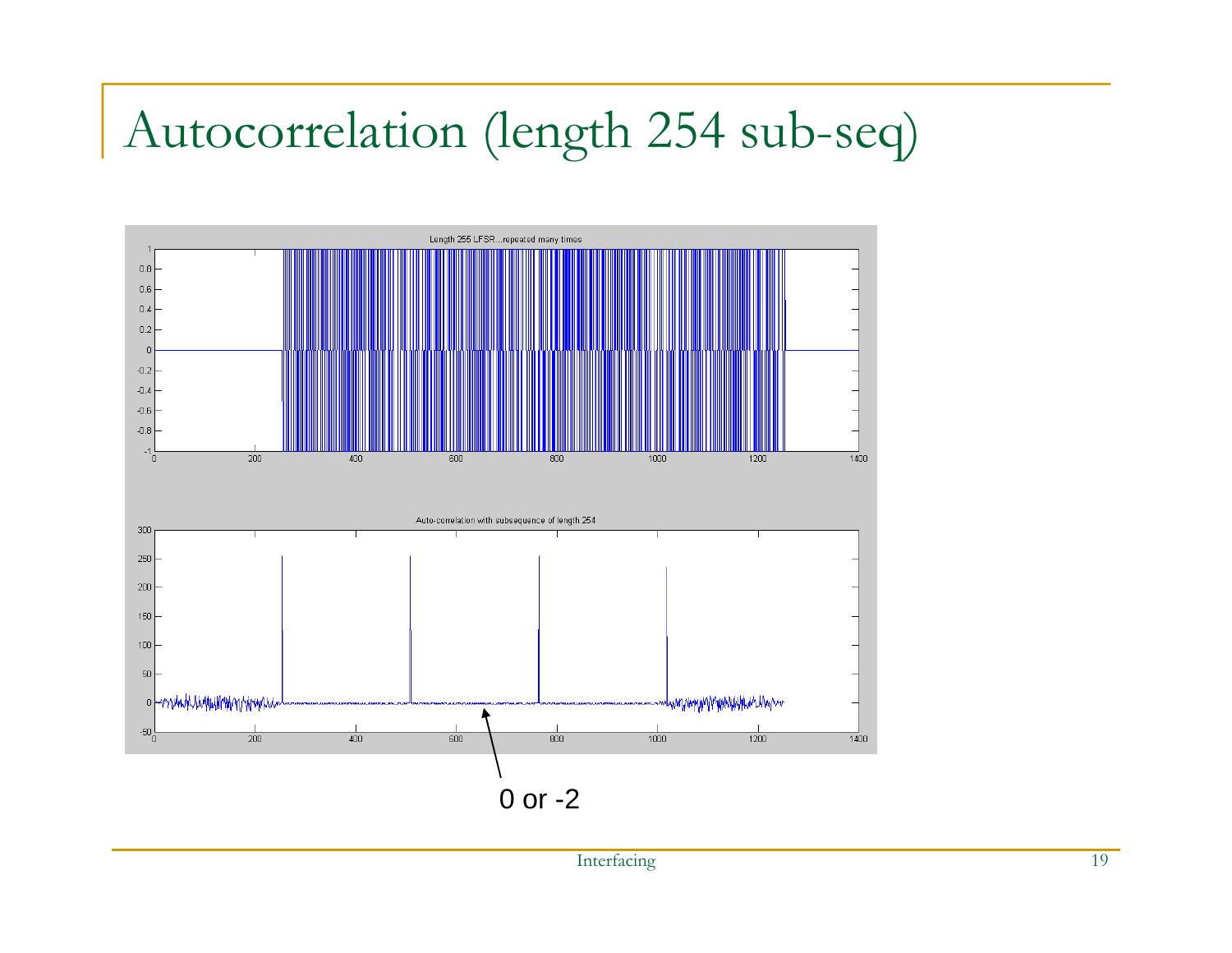#### Autocorrelation (length 253 sub-seq)



Interfacing 20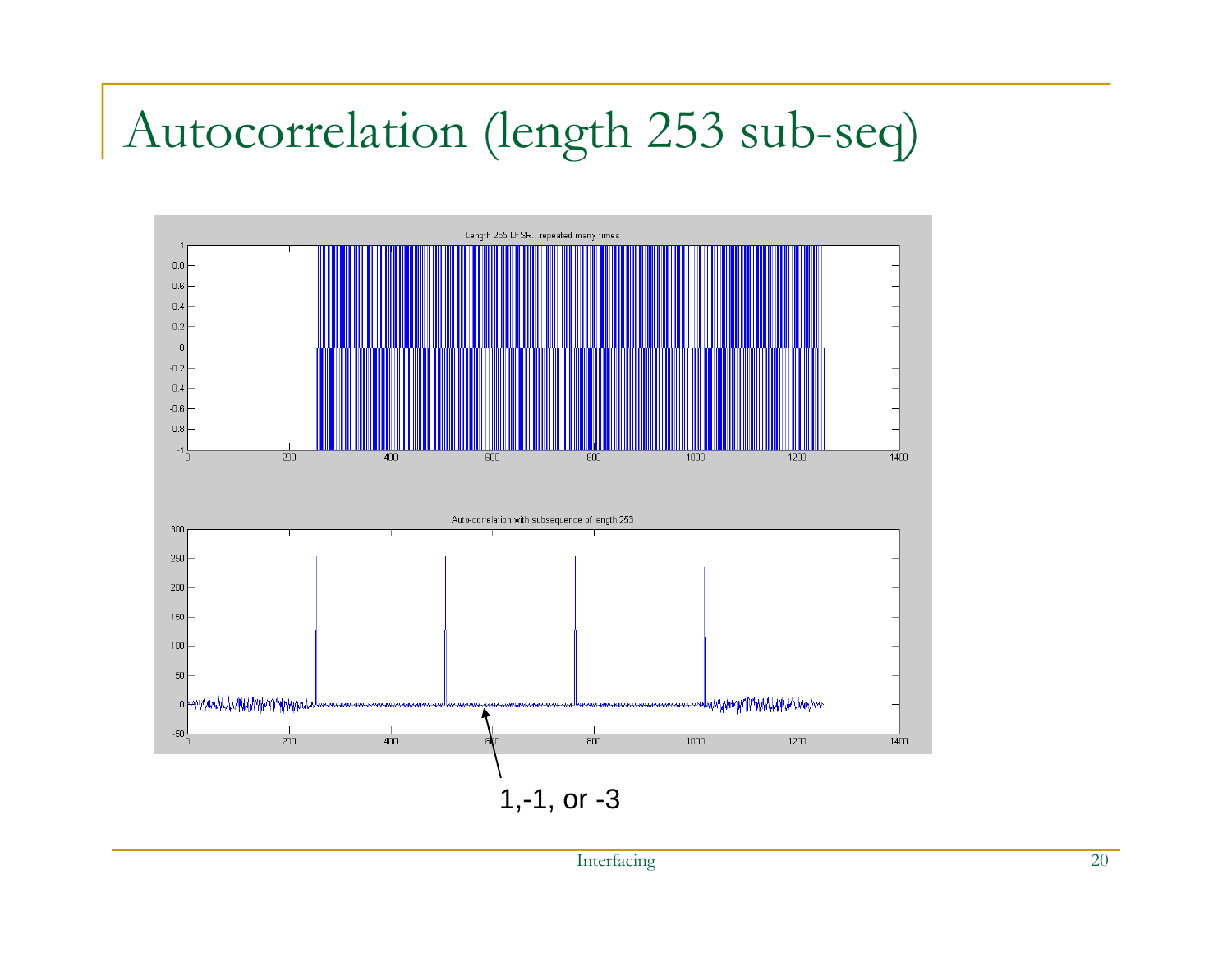#### Autocorrelation (length 128 sub-seq)

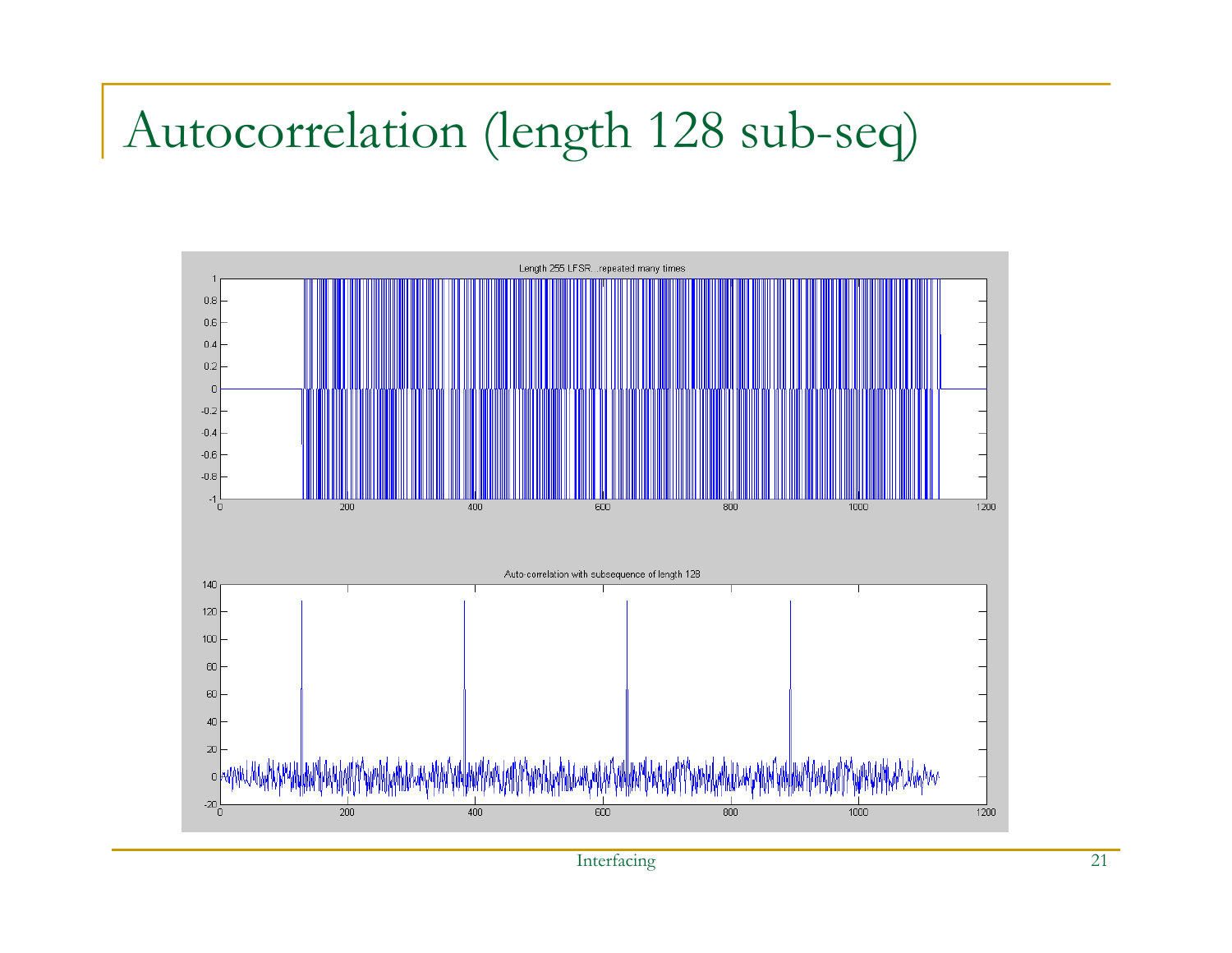#### LFSRs…one more thing…



"Fibonacci""Standard""Many to one" "External XOR"LFSR



Note: In a HW implementation, if you have XOR gates with as many inputs as you want, then the upper configuration is just as fast as the lower. If you only have 2 input XOR gates, then the lower implementation is faster in HW since the XORs can occur in parallel.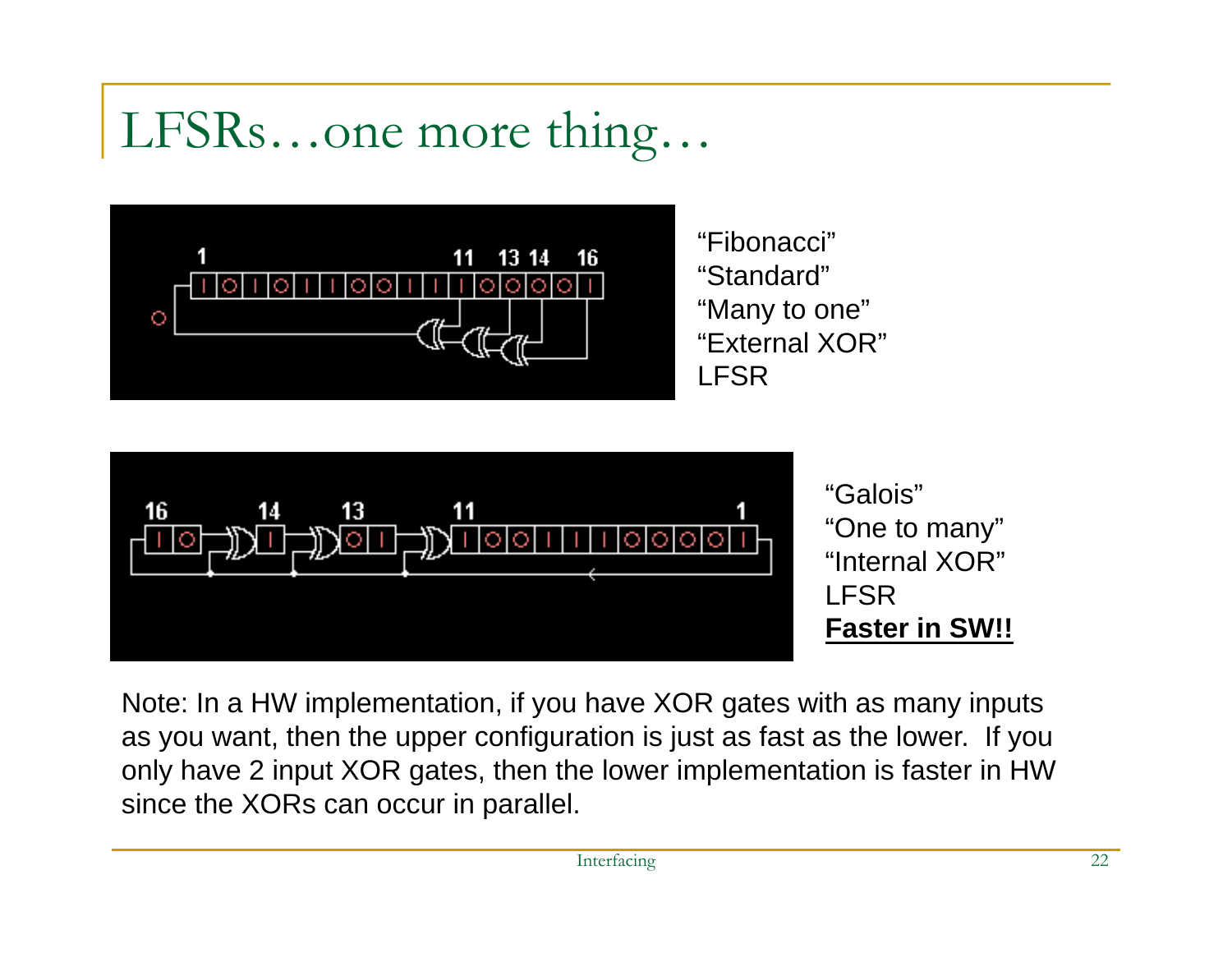#### Advantage of Galois LFSR in SW



Faster in SW because XOR can happen word-wise (vs the multiple bit-wise tests that the Fibonacci configuration needs)

```
#include <stdint.h> 
uint16_t lfsr = 0xACE1u;
unsigned int period = 0; 
do {
  unsigned \text{lsb} = \text{lfsr} \& 1; /* Get \text{lsb} (i.e., the output bit). */
  lfsr >>= 1; /* Shift register */
  if (lsb == 1) /* Only apply toggle mask if output bit is 1. */
    lfsr ^= 0xB400u; /* Apply toggle mask, value has 1 at bits corresponding 
                        * to taps, 0 elsewhere. */
  ++period; 
} while(lfsr != 0xACE1u);
```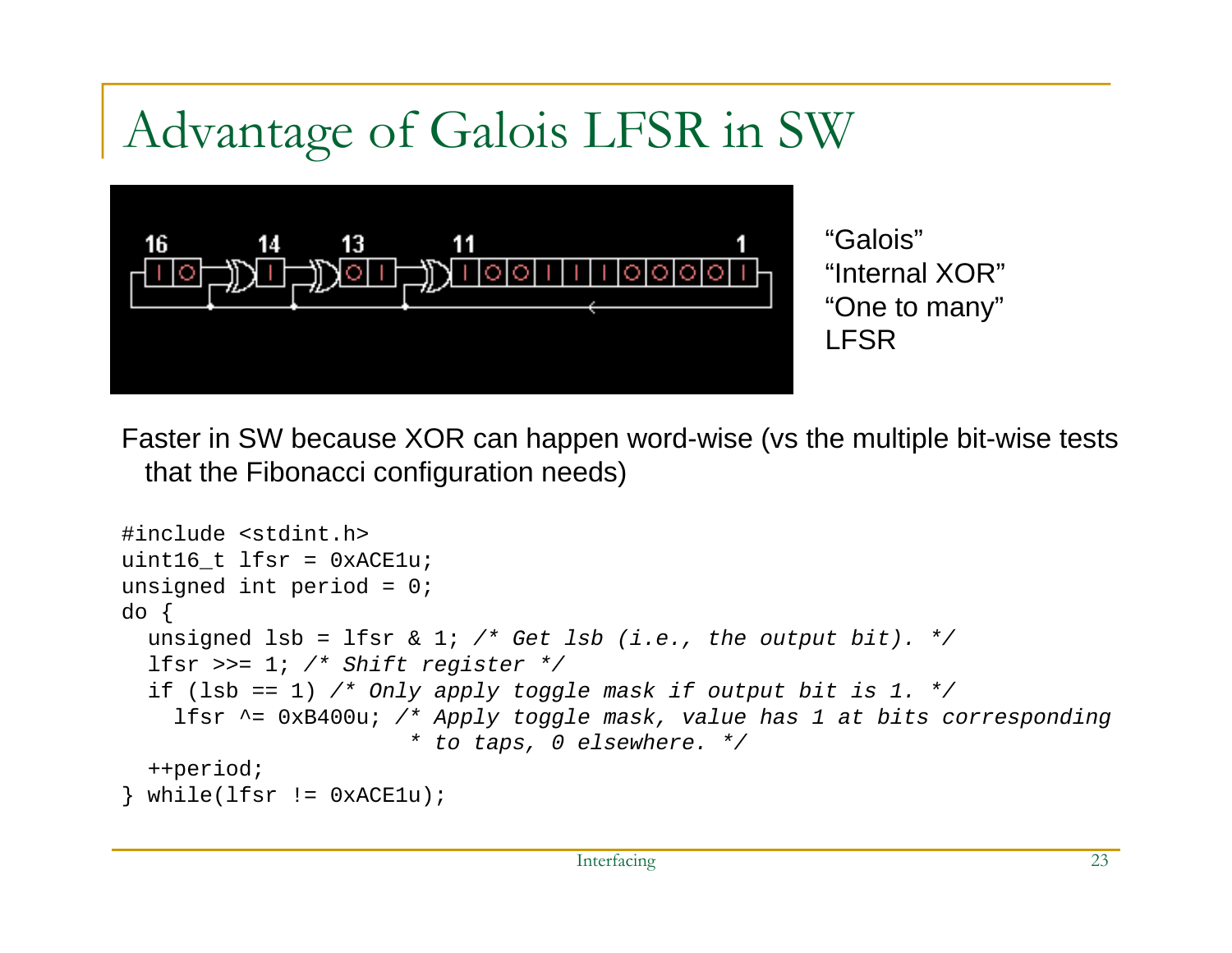#### LFSR in a single line of C code!

```
#include <stdint.h> 
uint16 t lfsr = 0xACE1u;
unsigned period = 0; 
do { /* taps: 16 14 13 11; char. poly: x^16+x^14+x^13+x^11+1 */
  lfsr = (lfsr >> 1) ^ (-(lfsr & l u) & 0xB400u);
  ++period; 
\} while(lfsr != 0 \times ACE1u);
```
NB: The minus above is two's complement negation…here the result is all zeros or all ones…that is ANDed that with the tap mask…this ends up doing the same job as the conditional from the previous implementation. Once the mask is ready, it is XORed to the LFSR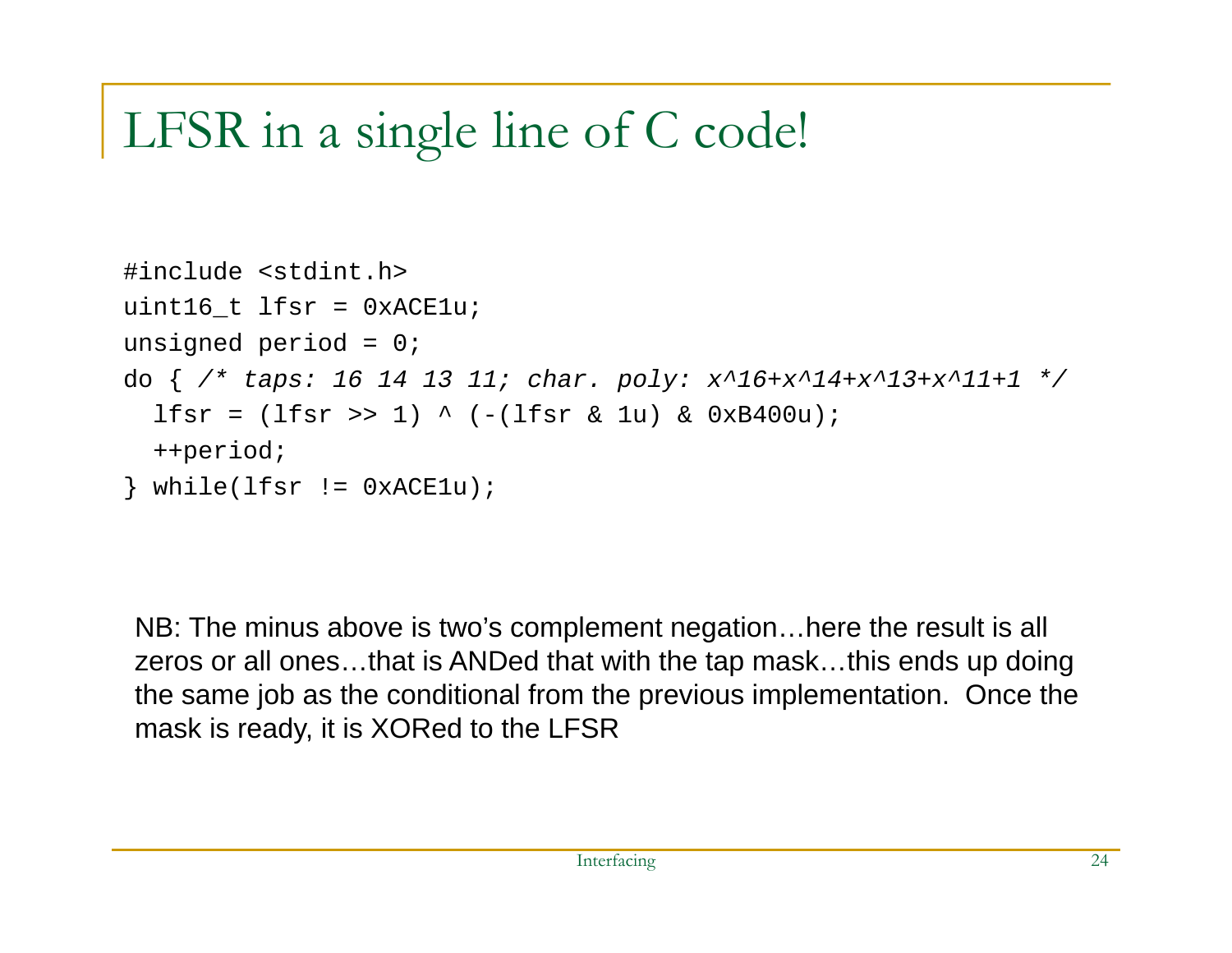### Some "polynomials" (tap sequences) for Max. Length LFSRs

| <b>Bits</b>    | Feedback polynomial                     | Period         |
|----------------|-----------------------------------------|----------------|
| $\mathsf{n}$   |                                         | $2^n - 1$      |
| $\overline{2}$ | $x^2 + x + 1$                           | 3              |
| 3              | $x^3 + x^2 + 1$                         | $\overline{7}$ |
| $\overline{4}$ | $x^4 + x^3 + 1$                         | 15             |
| 5              | $x^5 + x^3 + 1$                         | 31             |
| 6              | $x^6 + x^5 + 1$                         | 63             |
| $\overline{7}$ | $x^7 + x^6 + 1$                         | 127            |
| 8              | $x^8 + x^6 + x^5 + x^4 + 1$             | 255            |
| 9              | $x^9 + x^5 + 1$                         | 511            |
| 10             | $x^{10} + x^7 + 1$                      | 1023           |
| 11             | $x^{11} + x^9 + 1$                      | 2047           |
| 12             | $x^{12} + x^{11} + x^{10} + x^4 + 1$    | 4095           |
| 13             | $x^{13} + x^{12} + x^{11} + x^8 + 1$    | 8191           |
| 14             | $x^{14} + x^{13} + x^{12} + x^2 + 1$    | 16383          |
| 15             | $x^{15} + x^{14} + 1$                   | 32767          |
| 16             | $x^{16} + x^{14} + x^{13} + x^{11} + 1$ | 65535          |
| 17             | $x^{17} + x^{14} + 1$                   | 131071         |
| 18             | $x^{18} + x^{11} + 1$                   | 262143         |
| 19             | $x^{19} + x^{18} + x^{17} + x^{14} + 1$ | 524287         |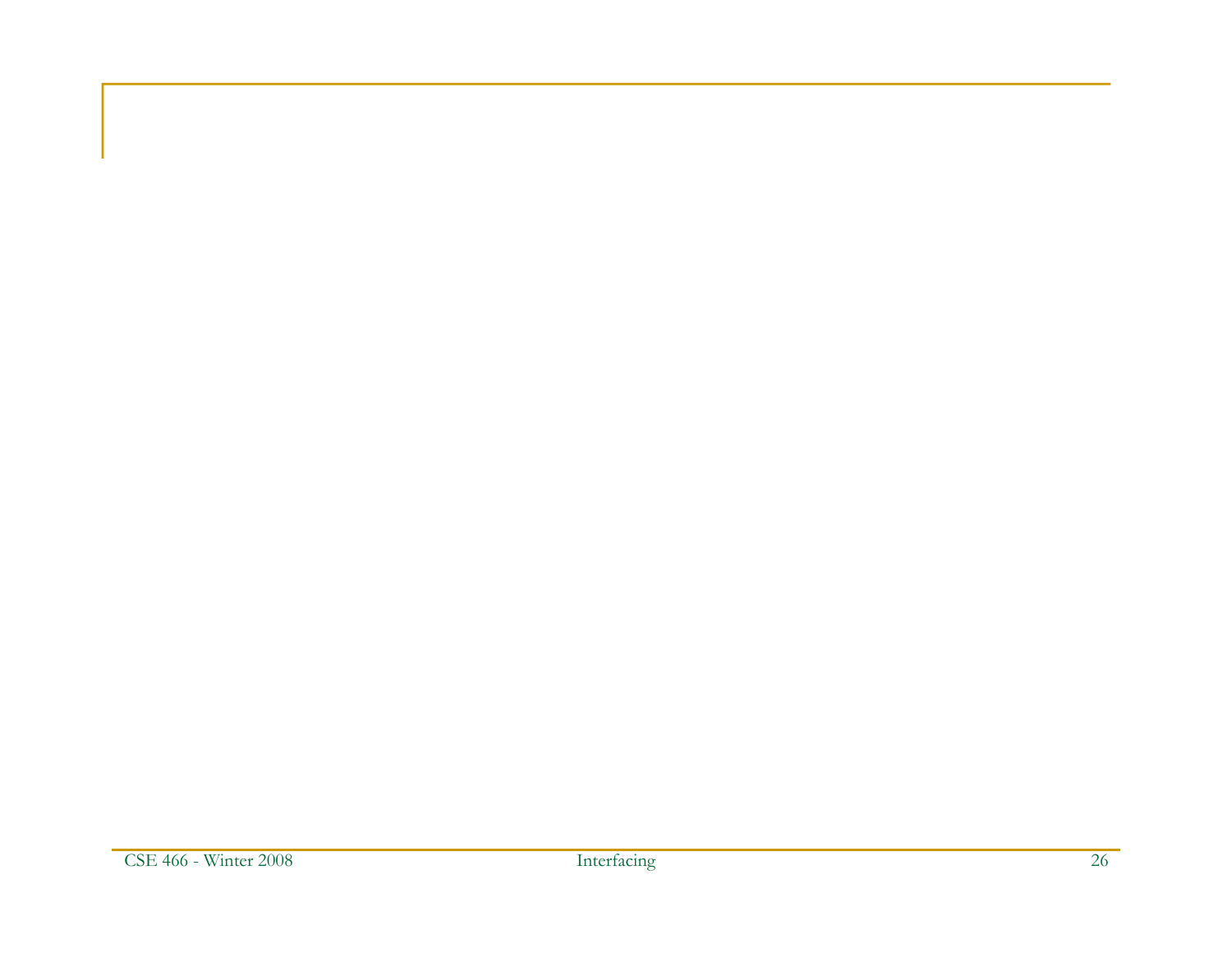More on why modulation is useful

- Г Discussed channel sharing already
- $\mathcal{L}_{\mathcal{A}}$ Now: noise immunity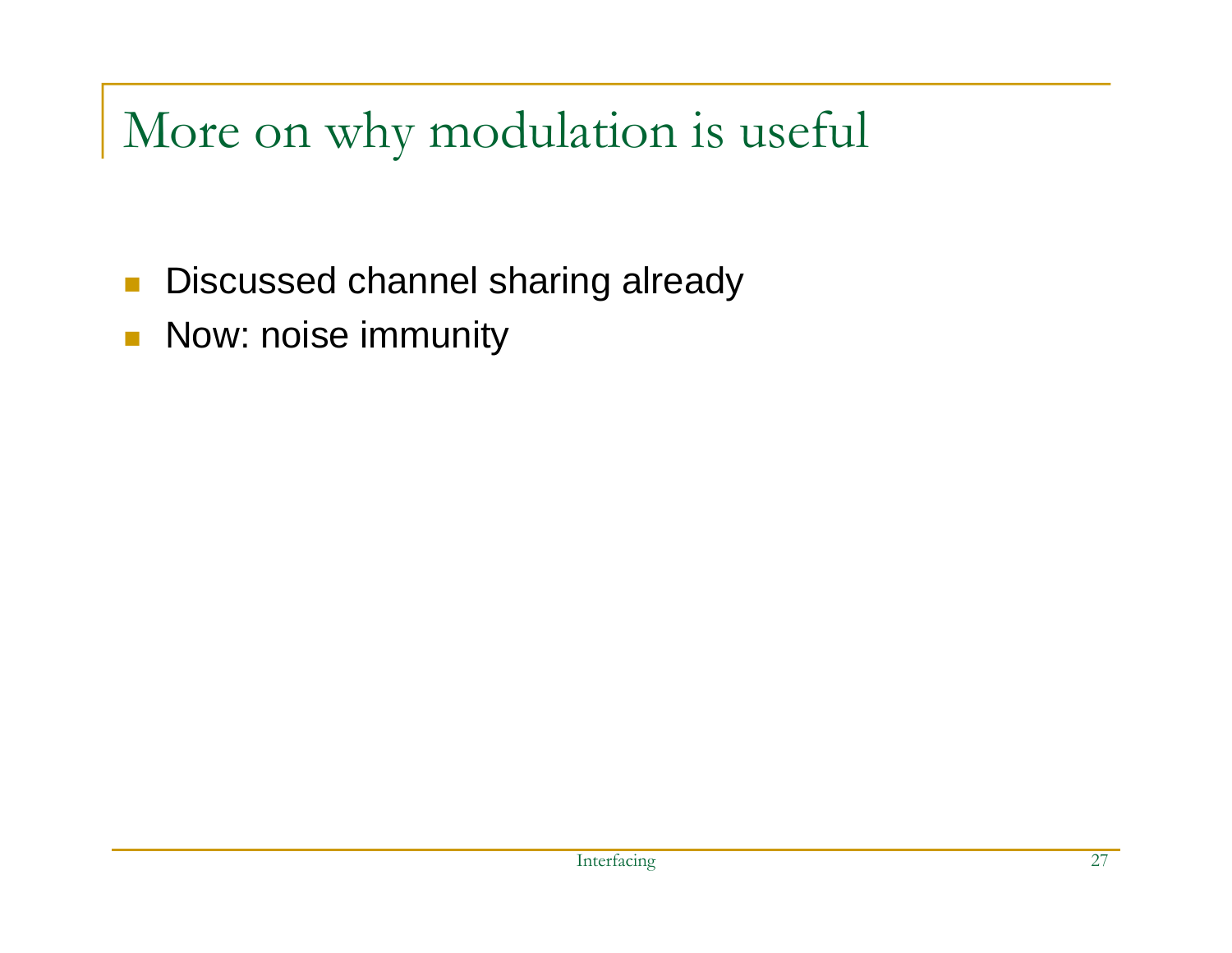#### Noise

Why modulated sensing?

- T. Johnson noise
	- $\Box$ Broadband thermal noise
- $\overline{\mathcal{A}}$  Shot noise
	- $\Box$  Individual electrons…not usually a problem



- $\mathcal{L}_{\mathcal{A}}$  "1/f" "flicker" "pink" noise
	- $\Box$ Worse at lower frequencies
	- $\Box$  $\Box \rightarrow$  do better if we can move to higher frequencies
- 60Hz pickup

FIGURE 5 Typical electrical noise spectra for some current-carrying devices: 50 K $\Omega$ carbon resistor, 2N2000 germanium diode-connected transistor, and 12AX7 vacuum tube. (Reproduced from Brophy).<sup>4</sup>

From W.H. Press, "Flicker noises in astronomy and elsewhere," Comments on astrophysics 7: 103-119. 1978.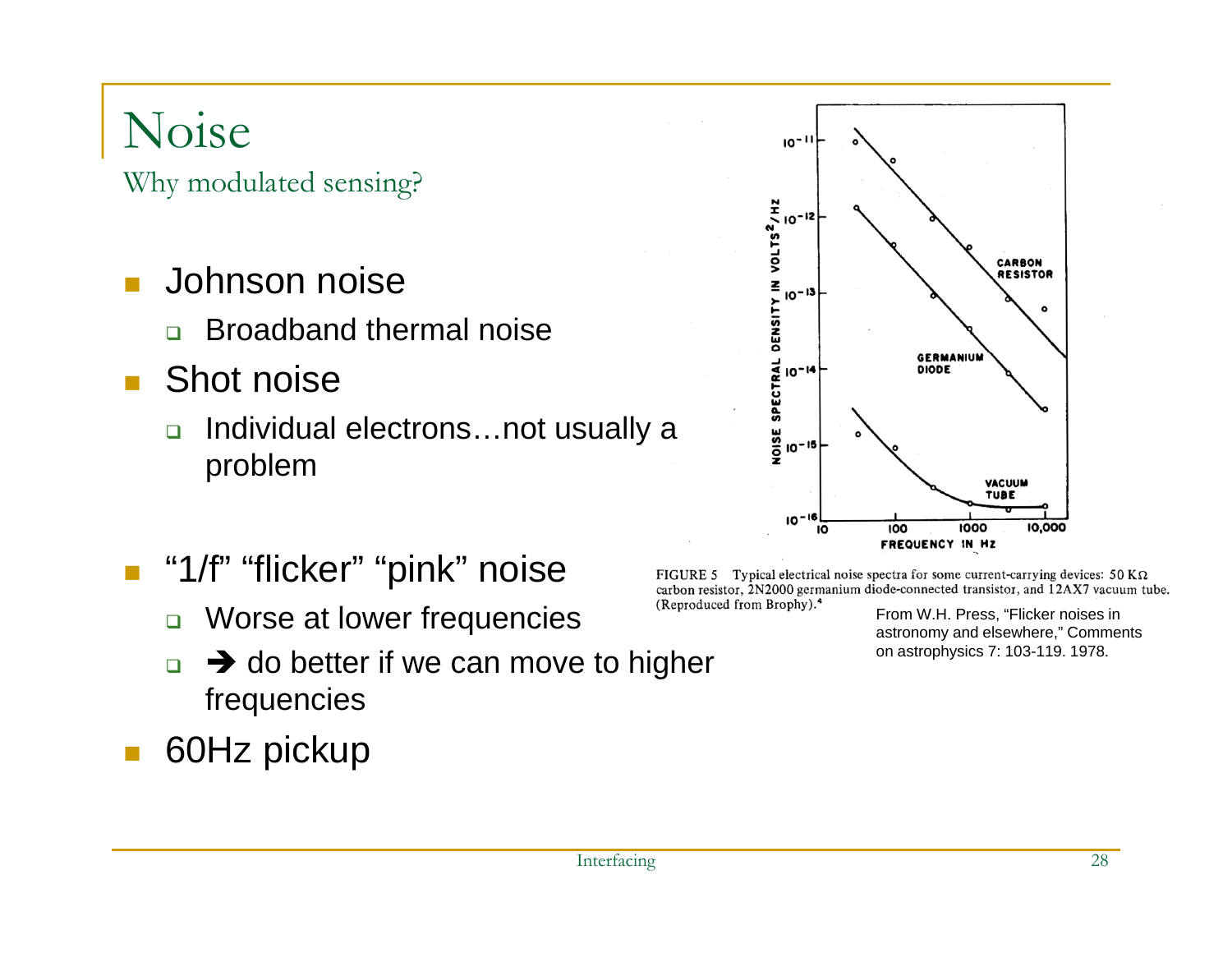#### Modulation

- m. What is it?
	- $\Box$ In music, changing key
	- $\Box$ In old time radio, shifting a signal from one frequency to another
	- $\Box$ Ex: voice (10kHz "baseband" sig.) modulated up to 560kHz at radio station
	- $\Box$ Baseband voice signal is recovered when radio receiver demodulates
	- $\Box$  More generally, modulation schemes allow us to use analog channels to communicate either analog or digital information
		- П Amplitude Modulation (AM), Frequency Modulation (FM), Frequency hopping spread spectrum (FHSS), direct sequence spread spectrum (DSSS), etc.
- $\mathbb{R}^3$  What is it good for?
	- $\Box$  Sensitive measurements
		- Sensed signal more effectively shares channel with noise  $\rightarrow$  better SNR
	- $\Box$  Channel sharing: multiple users can communicate at once
		- $\blacksquare$ Without modulation, there could be only one radio station in a given area
		- One radio can chose one of many channels to tune in (demodulate)
	- $\Box$  Faster communication
		- $\blacksquare$ Multiple bits share the channel simultaneously  $\rightarrow$  more bits per sec
		- "Modem" == "Modulator-demodulator"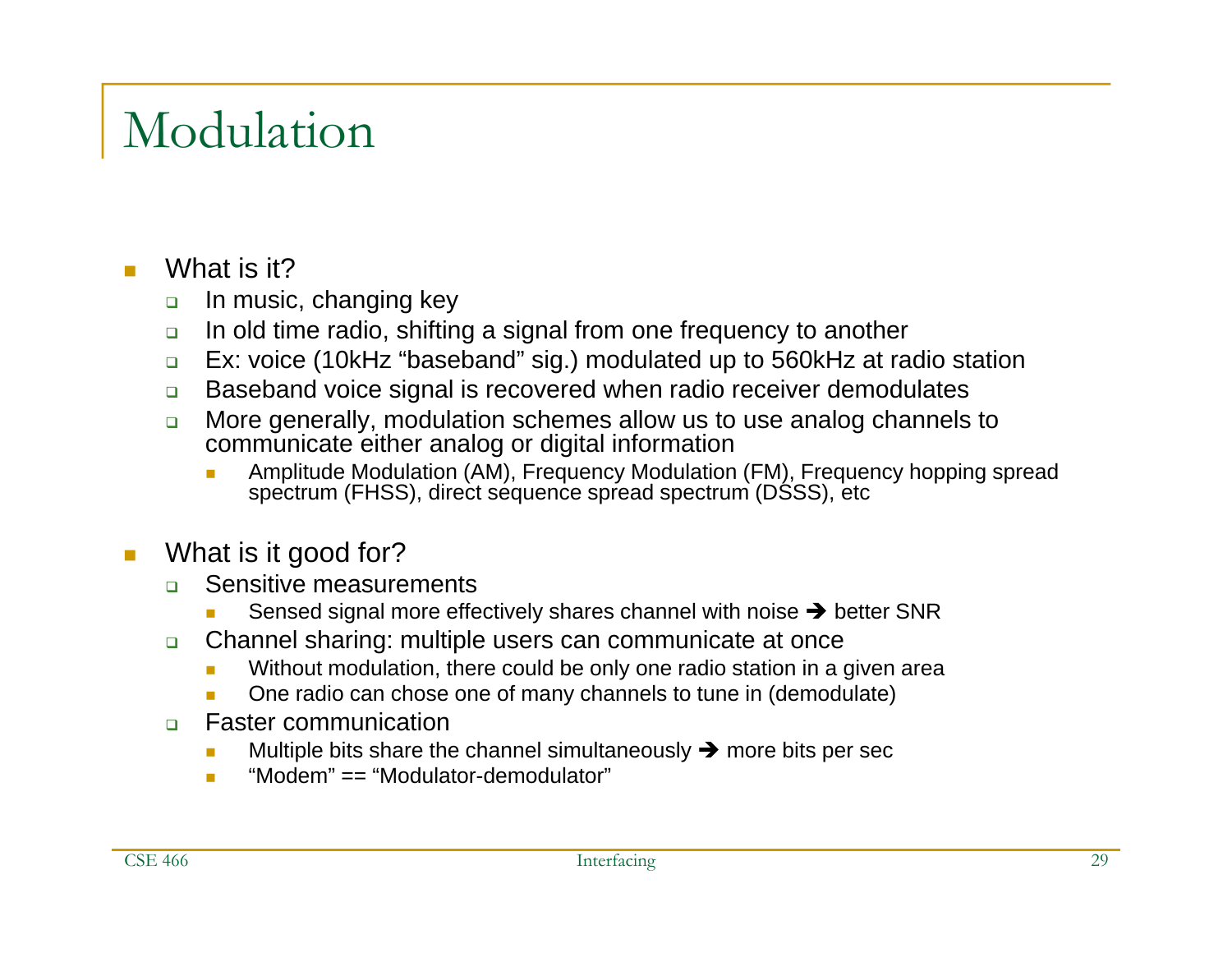#### Modulation --- A software perspective



Fig. 1—Schematic diagram of a general communication system.

- $\overline{\mathcal{A}}$  Q: What determines number of messages we can send through a channel (or extract from a sensor, or from a memory)?
- A: The number of inputs we can reliably distinguish when we make a measurement at the output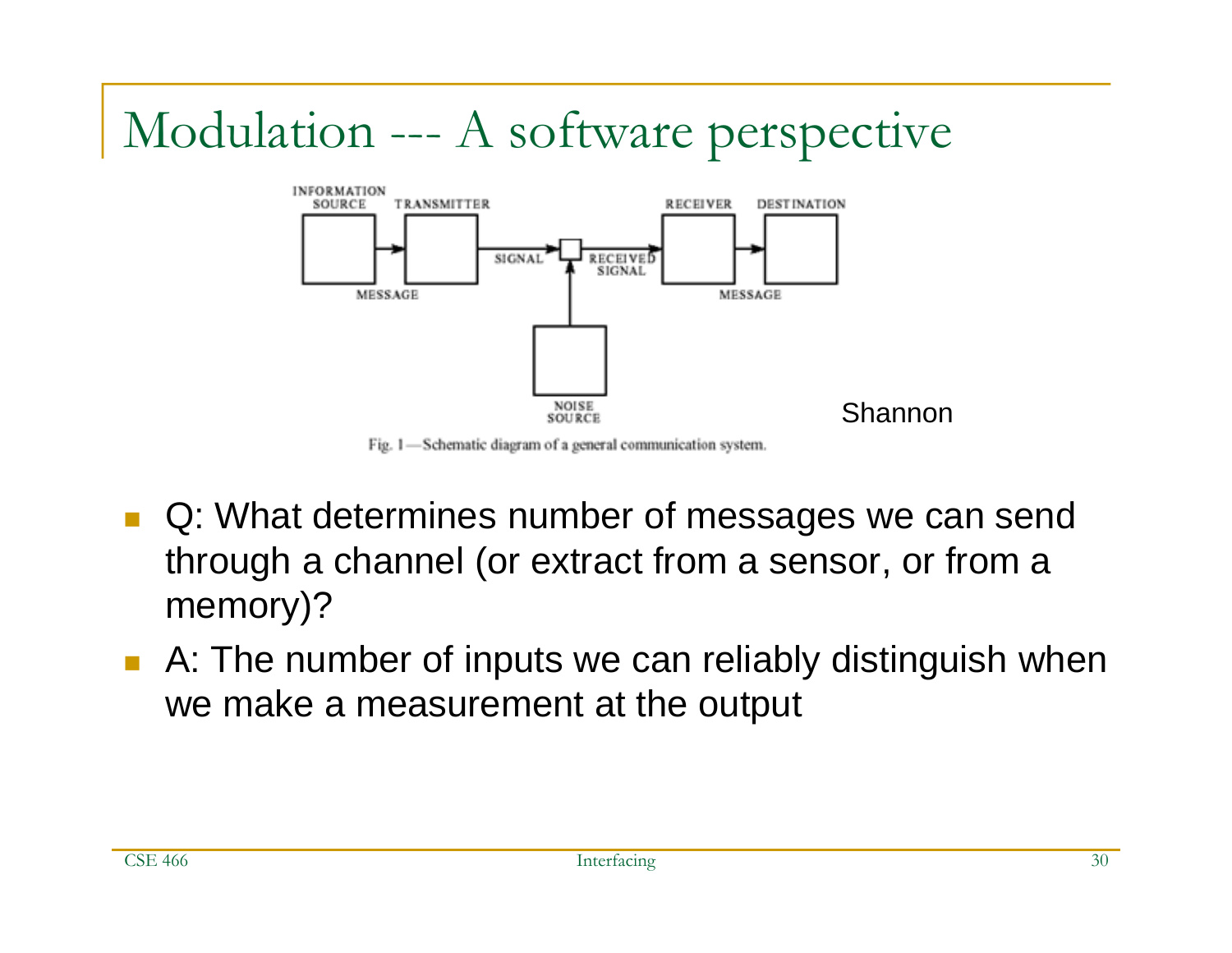Other applications of modulation / demodulation or correlation computations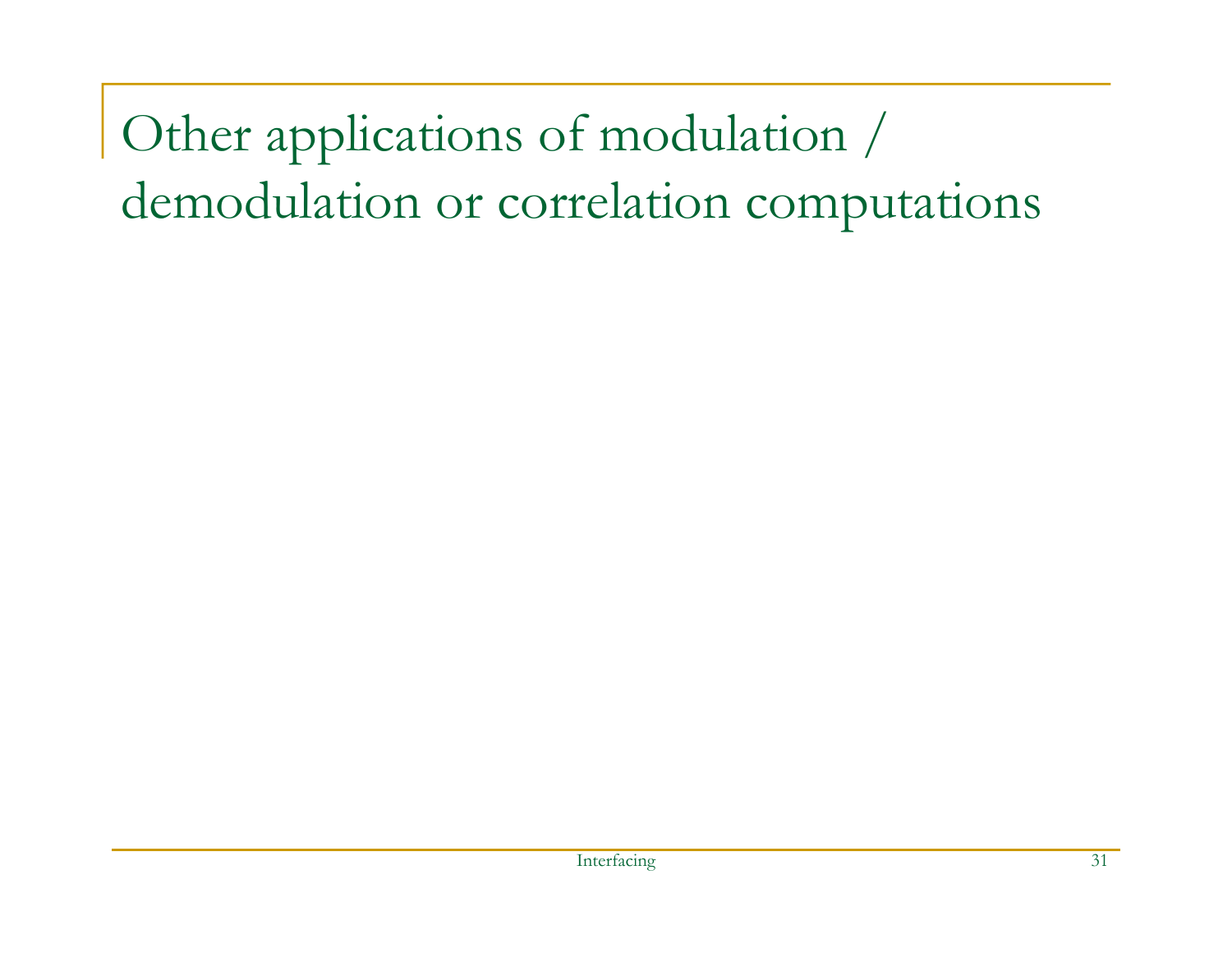Other applications of modulation / demodulation or correlation computations

These are extremely useful algorithmic techniques that are not commonly taught or are scattered in computer science

- **Amplitude-modulated sensing (what we've been doing)** □ Also known as synchronous detection
- Ranging (GPS, sonar, laser rangefinders)
- П Analog RF Communication (AM radio, FM radio)
- F Digital Communication (modem==modulator demodulator)
- F Data hiding (digital watermarking / steganography)
- П Fiber Fingerprinting (biometrics more generally)
- П Pattern recognition (template matching, simple gesture rec)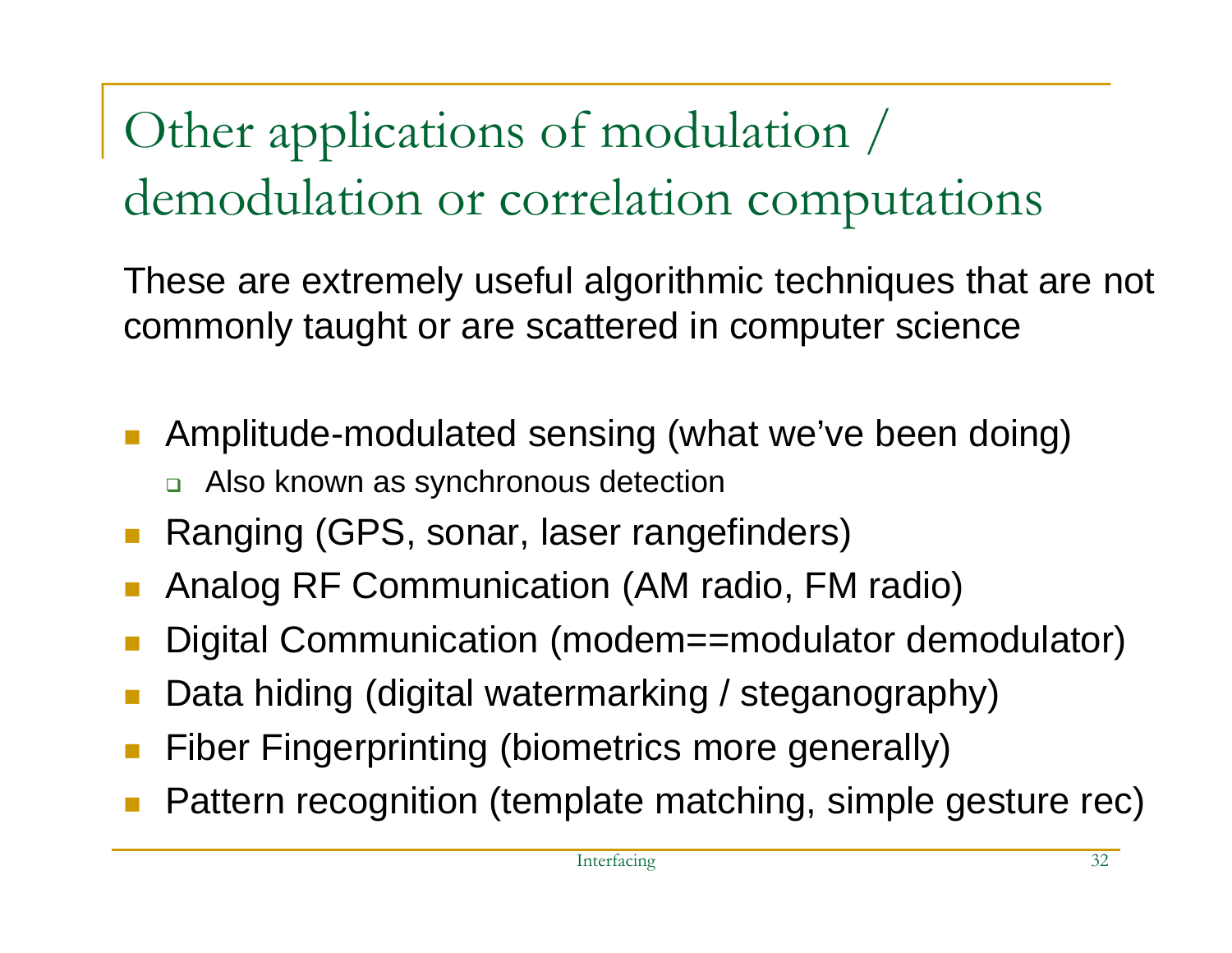#### CDMA in comms: Direct Sequence Spread Spectrum (DSSS)

#### $\mathbb{R}^3$ Other places where DSSS is used

802.11b, GPS

#### $\mathcal{L}^{\text{max}}$ **Terminology**

- Symbols: data
- $\Box$ Chips: single carrier value
- $\Box$  Varying number of chips per symbol varies data rate…when SNR is lower, increase number of chips per symbol to improve robustness and decrease data rate
- $\Box$ Interference: one channel impacting another
- $\Box$ Noise (from outside)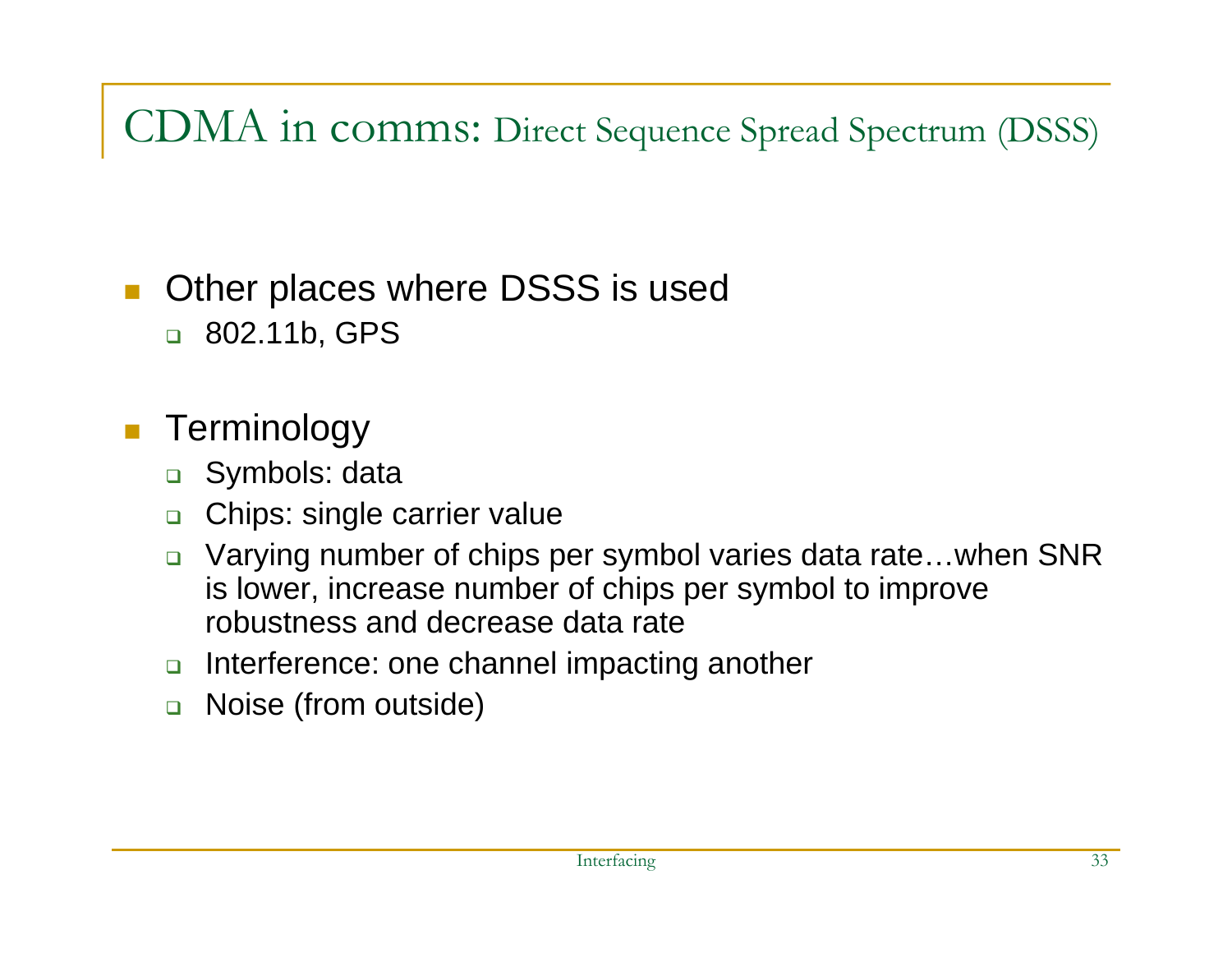#### Visualizing DSSS



https://www.okob.net/texts/mydocuments/80211physlayer/images/dsss\_interf.gif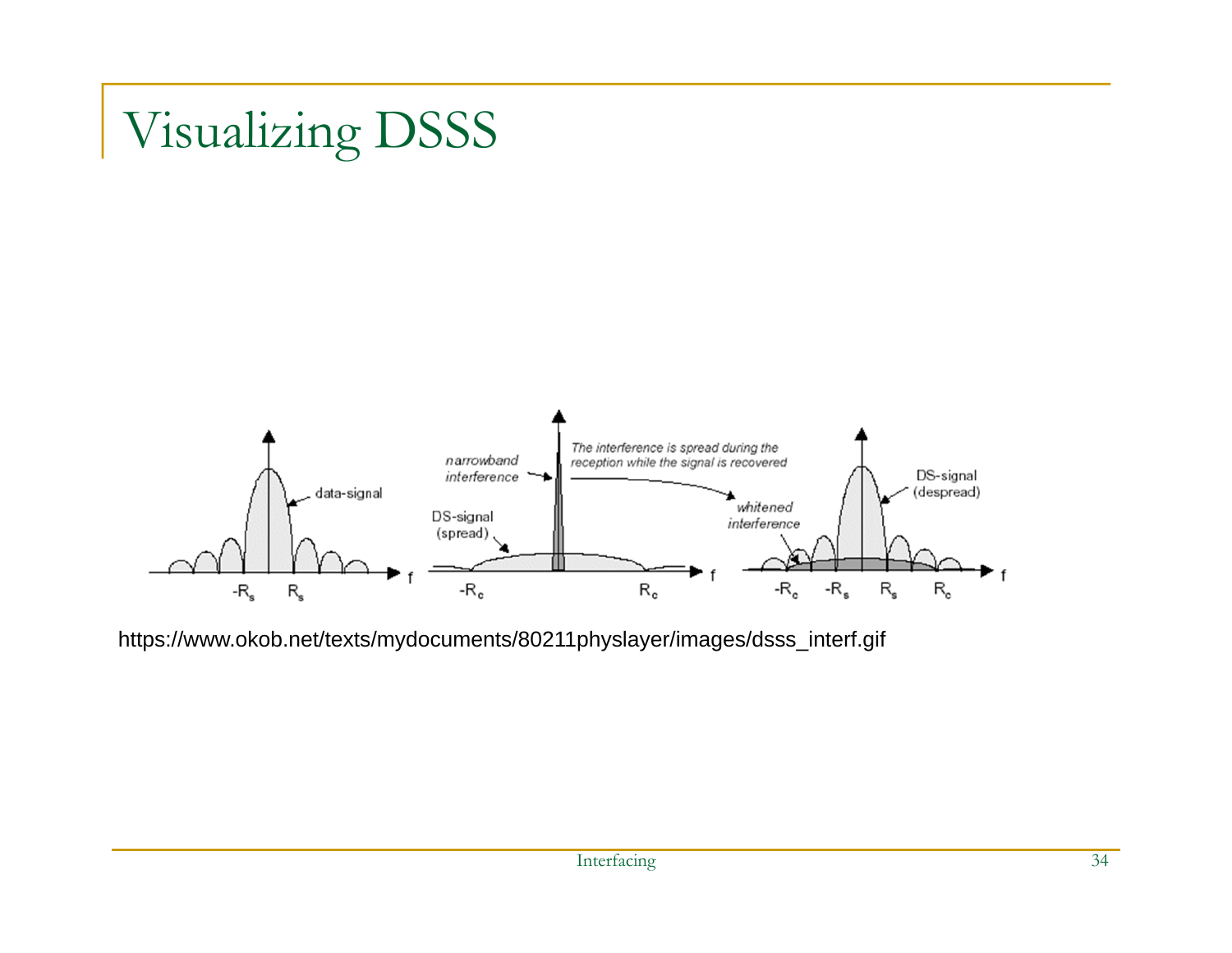#### Practical DSSS radios

- П DSSS radio communication systems in practice use the pseudo-random code to modulate a sinusoidal carrier (say 2.4GHz)
- $\mathcal{L}^{\text{max}}_{\text{max}}$  This spreads the energy somewhat around the original carrier, but doesn't distribute it uniformly over all bands, 0-2.4GHz
- F Amount of spreading is determined by chip time (smallest time interval)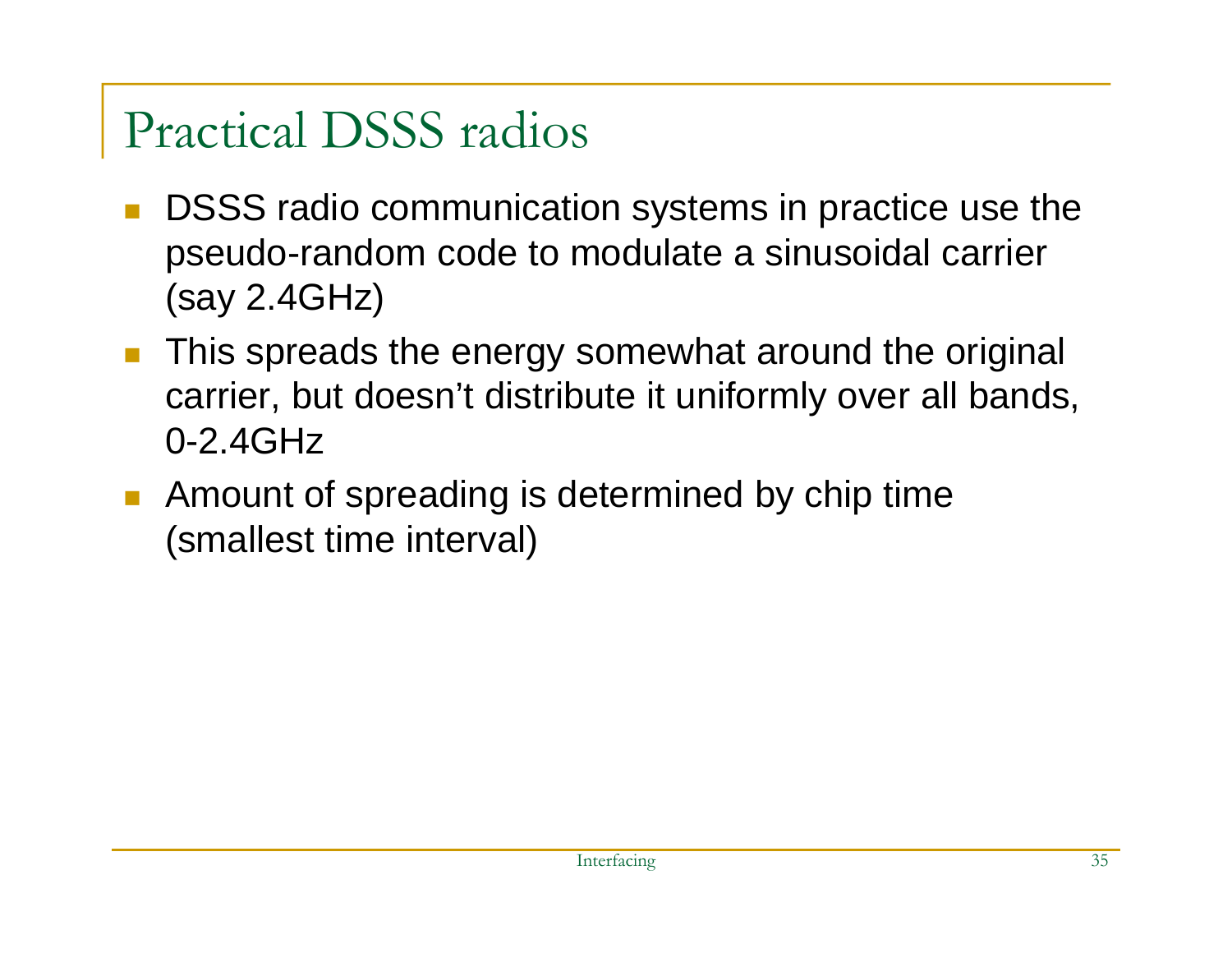## Data hiding



"Modulation and Information Hiding in Images," Joshua R. Smith and Barrett O. Comiskey. Presented at the Workshop on Information Hiding, Isaac Newton Institute, University of Cambridge, UK, May 1996; Springer-Verlag Lecture Notes in Computer Science Vol. 1174, pp 207-226.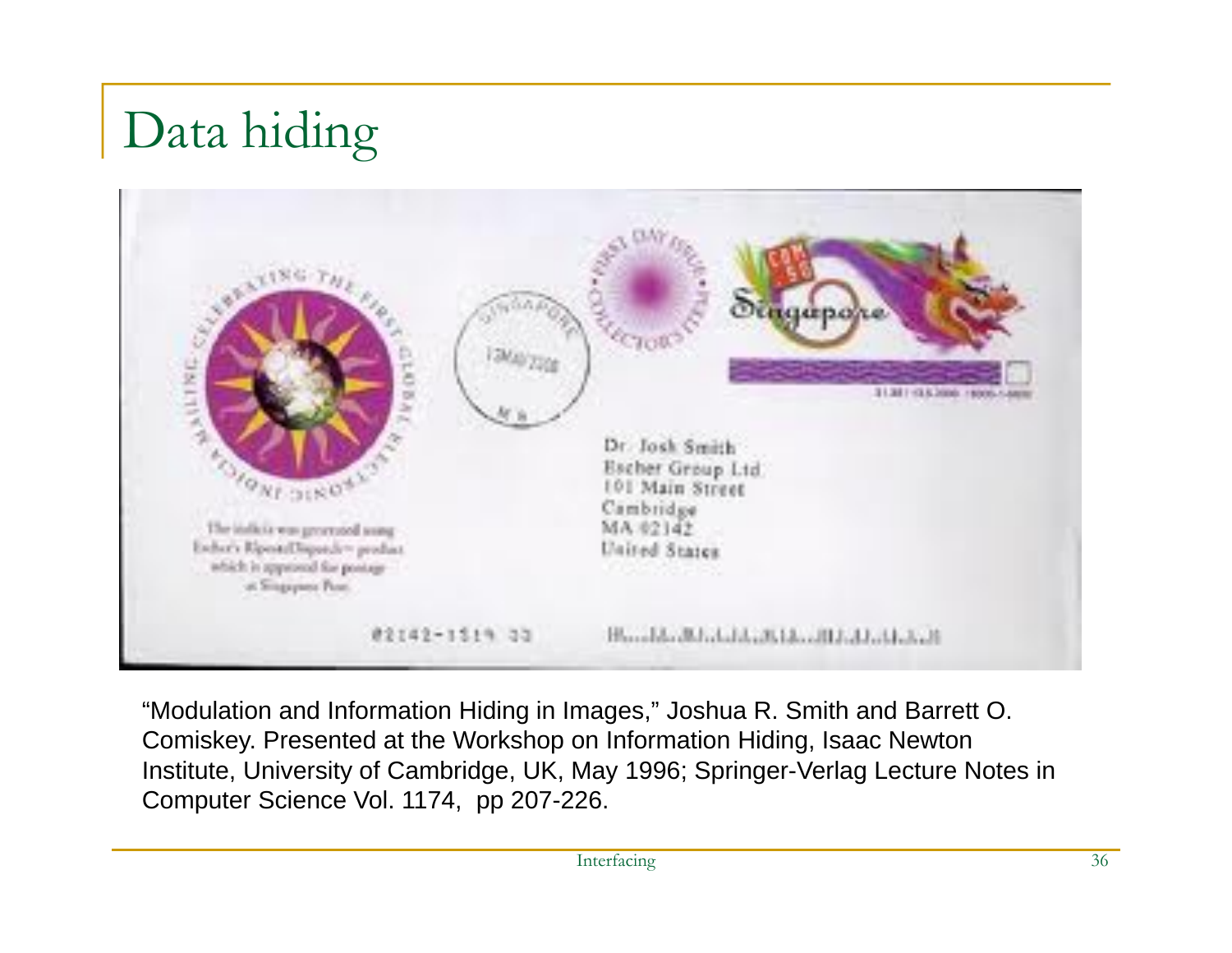

*FiberFingerprint Identification*

Proceedings of the Third Workshop on Automatic Identification, Tarrytown, NY, March 2002 E. Metois, P. Yarin, N. Salzman, J.R. Smith

Key in this application: remove DC component before correlating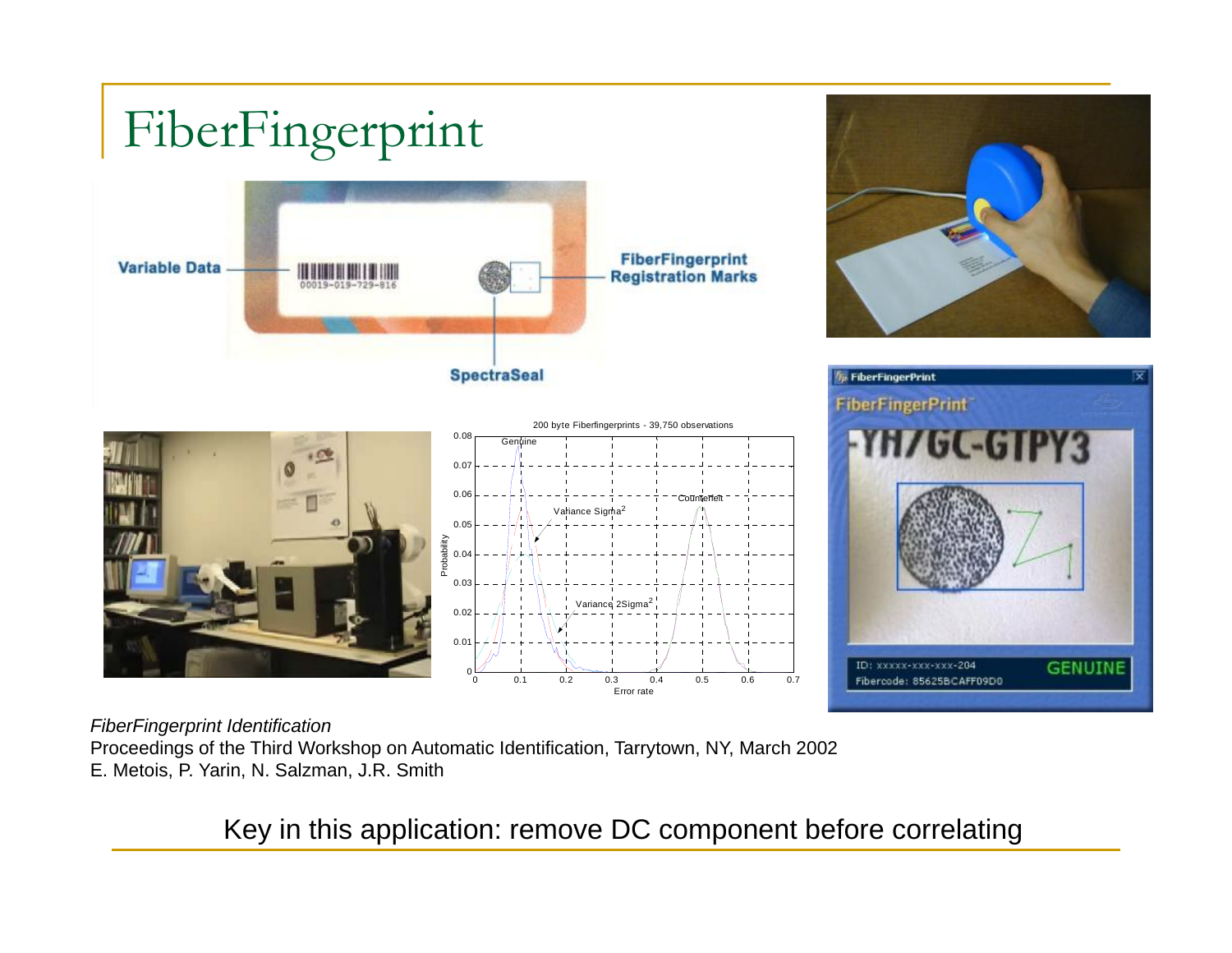Gesture recognition by cross-correlation of sensor data with a template  $C = \sum_{i=1}^{n} (A_{xi}T_{xi} + A_{yi}T_{y_i} + A_{zi}T_{zi})$ 



"RFIDs and Secret Handshakes: Defending Against Ghost-and-Leech Attacks and Unauthorized Reads with Context-Aware Communications," A. Czeskis, K. Koscher, J.R. Smith, and T. Kohno 15th ACM Conference on Computer and Communications Security (CCS), Alexandria, VA. October 27-31, 2008

Figure 2: Example secret handshake/activation scheme. Both images show the alpha  $(\alpha)$  motion performed with the card in front of the reader. In the left image, numbers indicate sequence of card positions across reader with time. In the right image, arrows show how the card moves across the reader with time.



Figure 3: Example secret handshake/activation scheme. In this image, we demonstrate the 1.5-wave gesture.



Figure 4: Our prototype WISP RFID system enclosed in a custom plastic box. Wires lead out the back for debugging and tethered experiments. Box cover shown at bottom left. Next to it is a standard HID proximity card.

age scenario — the user is in possession of an RFID access card, which he must present to the RFID reader to gain access to a protected resource. In accordance with our design discussion in Section 3, we performed context detection on the RFID access card.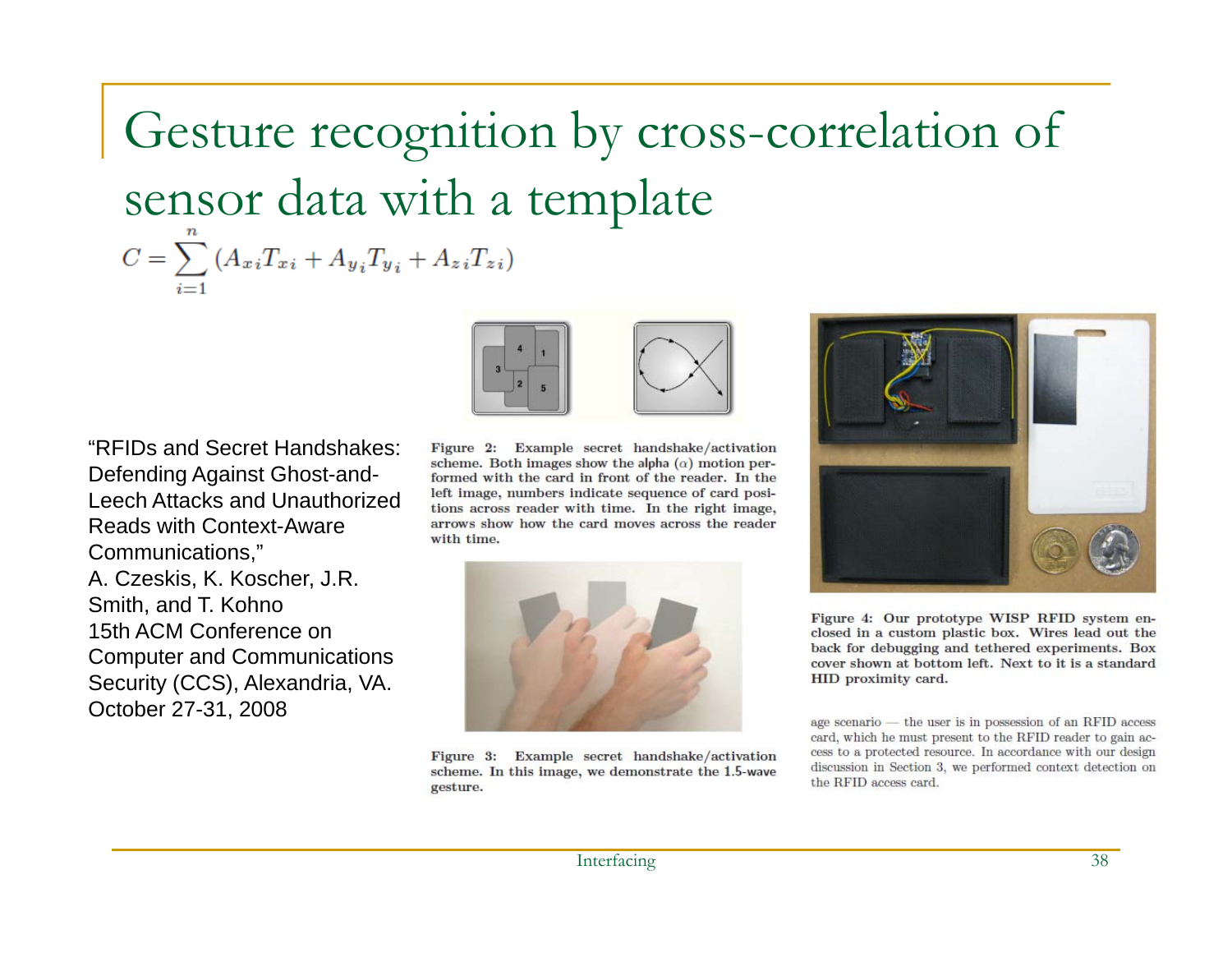#### Limitations

- TX and RCV need common time-scale (or length scale)
	- $\Box$  Will not recognize a gesture being performed at a different speed than the template
- **Except in sensing (synchronous detection) applications,** need to synchronize TX and RX…this is a search that can take time